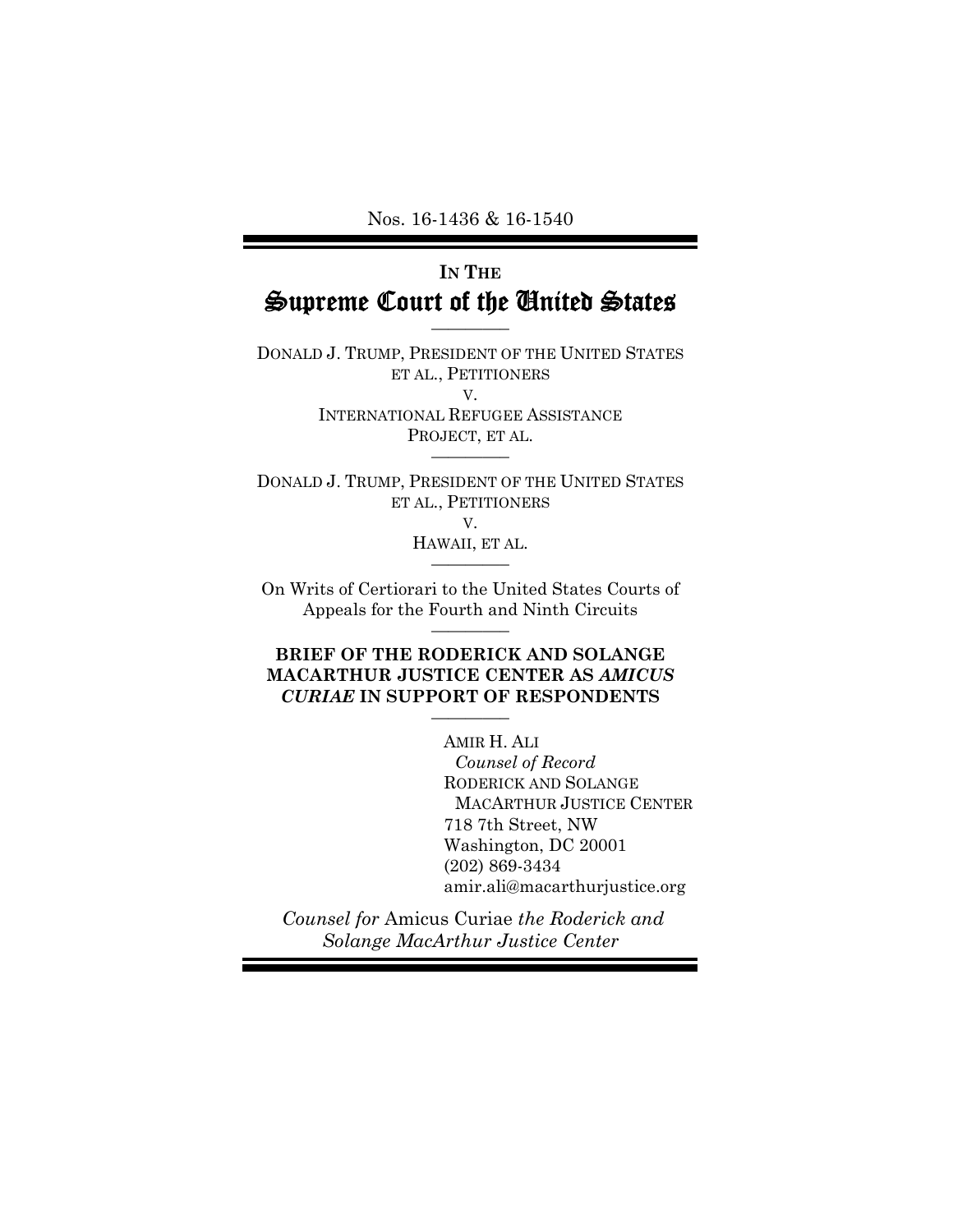# **TABLE OF CONTENTS**

| The President's Expressions Of Hatred,<br>L.     |
|--------------------------------------------------|
| Dissemination Of Propaganda, And Pledges To      |
|                                                  |
| A. The President's Description Of Muslim         |
| People As A "Problem" And His Spreading          |
|                                                  |
| 1. Labeling Muslims A "Problem."  6              |
| 2. Spreading Anti-Muslim Propaganda9             |
| B. The President's Express Desire To Close       |
| Down And Surveille Mosques, Profile              |
| Muslims, And Create A Muslim Registry 13         |
| 1. Closing And Surveilling Mosques.  13          |
| Registering American Muslims 17<br>2.            |
|                                                  |
| The President's Specific Pledge To<br>C.         |
| Restrict The Entry Of Muslims Under              |
|                                                  |
| D. The President Has Reaffirmed His              |
| Discriminatory Purpose On Several                |
|                                                  |
| II. This Court's Failure To Intervene Would Be A |
| Serious Abdication Of The Judicial Role 33       |
|                                                  |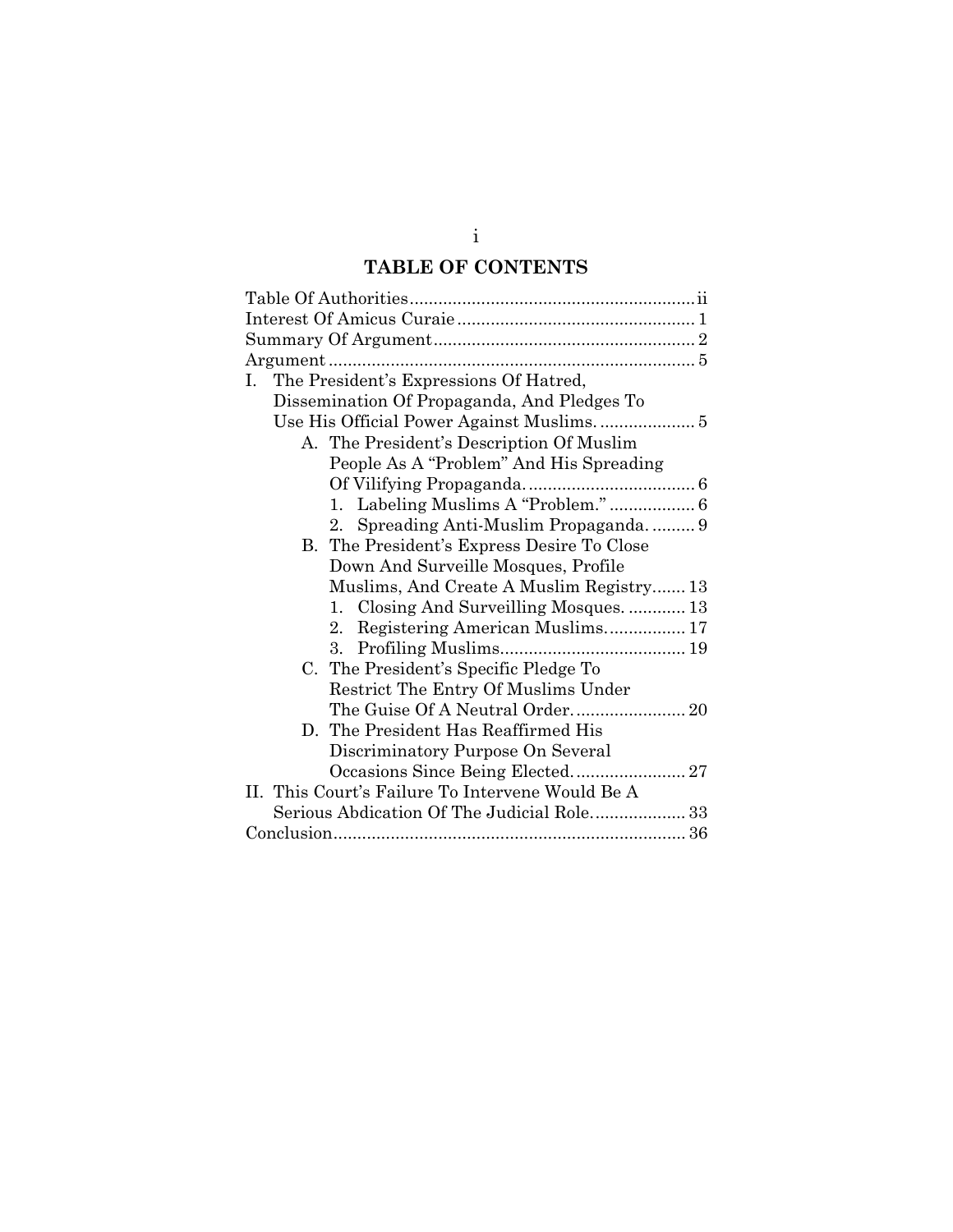# **TABLE OF AUTHORITIES**

**Page(s)** 

| <b>CASES</b>                                           |
|--------------------------------------------------------|
| Boumediene v. Bush, 553 U.S. 723 (2008) 34             |
|                                                        |
| Hamdi v. Rumsfeld, 542 U.S. 507 (2004)  34, 35         |
| Hawai'i v. Trump, Civ. No. 17-00050, $\Gamma$ . Supp.  |
| 3d __, 2017 WL 1011673 (D. Haw. Mar. 15, 2017) 1       |
| Holder v. Humanitarian Law Project,                    |
|                                                        |
| Korematsu v. United States,                            |
|                                                        |
| United States v. Carolene Products Co.,                |
|                                                        |
| United States v. Windsor, 133 S. Ct. 2675 (2013)  34   |
| Vill. of Arlington Heights v. Metro. Hous. Dev. Corp., |
|                                                        |
| <b>STATUTES</b>                                        |
|                                                        |
|                                                        |
| <b>OTHER AUTHORITIES</b>                               |
| Michael Stokes Paulsen, The Constitution of Necessity, |
|                                                        |
| Jamal Greene, The Anticanon,                           |
|                                                        |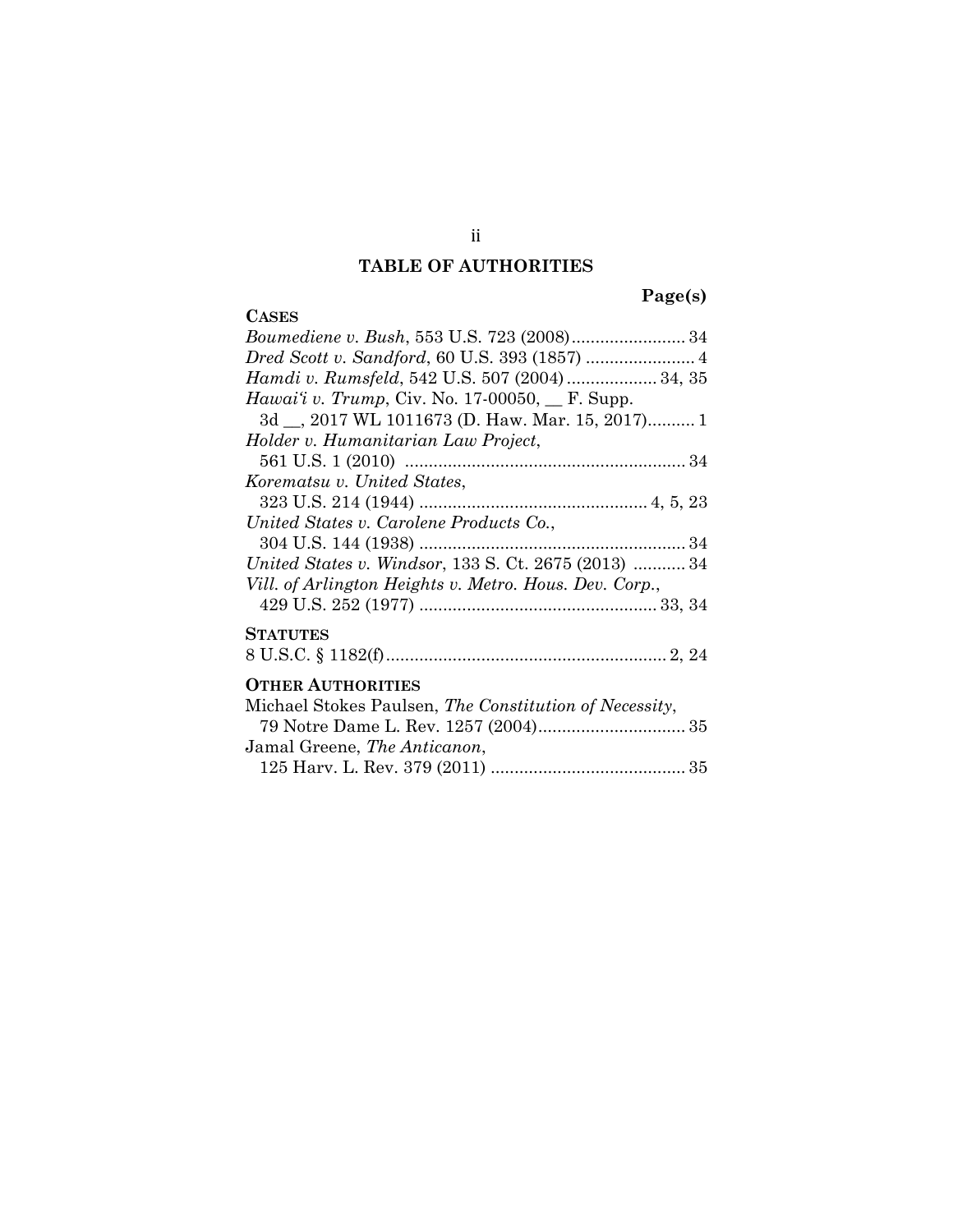#### **INTEREST OF AMICUS CURAIE**

The MacArthur Justice Center ("MJC") is a notfor-profit organization founded by the family of J. Roderick MacArthur to advocate for human rights and social justice through litigation. MJC has represented clients facing myriad human rights and civil rights injustices, including issues of discrimination, the unlawful detention of foreign nationals, and the rights of marginalized groups in the American justice system. MJC has an interest in the rule of law and the independence of the judiciary in determining whether government officials have acted with discriminatory animus against an unpopular minority group.

MJC submits this brief to document the President's extensive record of hatred against people of the Muslim faith, his open desire to curtail their rights, and his specific, sustained promise to inhibit their entry to the U.S. MJC's prior briefing was relied upon by the U.S. District Court for the District of Hawaii in enjoining Executive Order 13780, *see Hawai'i v. Trump*, Civ. No. 17-00050, <u>\_\_</u> F. Supp. 3d \_\_, 2017 WL 1011673, at \*14 n.14 (D. Haw. Mar. 15, 2017), and by parties in the proceedings below.<sup>1</sup>

<sup>1</sup> No person other than MJC and its counsel authored any part of this brief or made a financial contribution to the brief. Petitioners have filed a blanket letter of consent. Consent from Respondents has been lodged with the Clerk's office.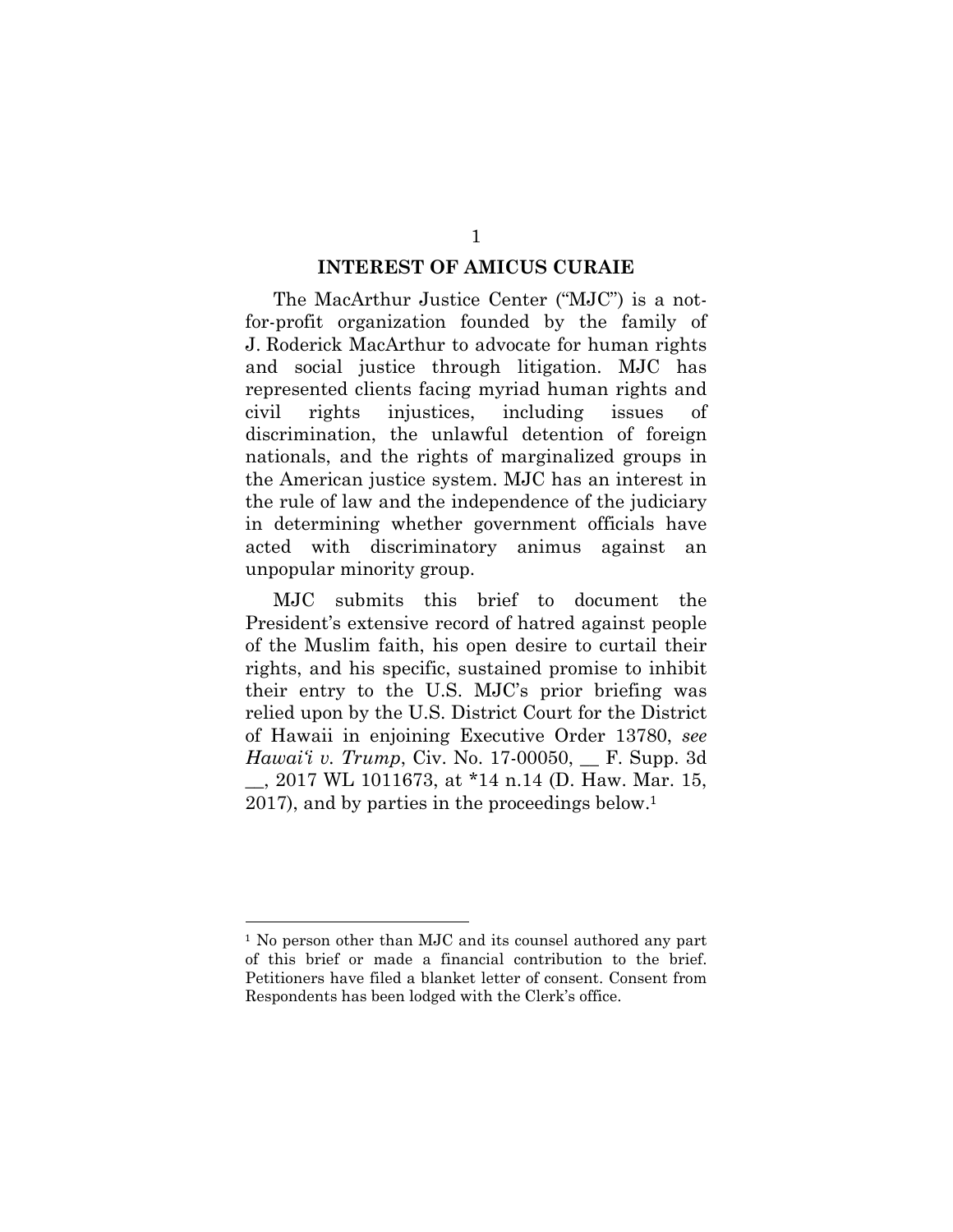#### **SUMMARY OF ARGUMENT**

This President of the United States selected an unpopular minority faith that makes up 1% of the nation's population, ran a campaign that vilified and spread propaganda about that minority faith, and then—immediately upon taking office—sought to deliver on one of his most repeated promises: To prevent people of that faith from entering the country. The MacArthur Justice Center submits this brief to document the President's extensive record of hatred against Muslims, his open desire to curtail their rights in various ways, and his specific, sustained pledge to inhibit their entry.

In its opening brief, the government claims a "stark disconnect" between Executive Order 13780 and the President's pledge to restrict the entry of Muslims from the country. Pet. 77. It writes off the latter as mere "campaign-trail comments" or "informal remarks." Pet. Br. 71, 73. The government's characterization is divorced from fact. The record shows that the President's promise to restrict the entry of Muslims was made with remarkable specificity. Not only did he openly and repeatedly express his discriminatory intent, but he telegraphed that he would achieve it under the guise of a neutral order—by speaking in terms of "territories" and "extreme vetting" instead of "Muslims" (just as he would later do). He also explained how he would get away with it—by asserting the President's broad immigration authority under 8 U.S.C. § 1182(f), the provision invoked in his Order and by the government before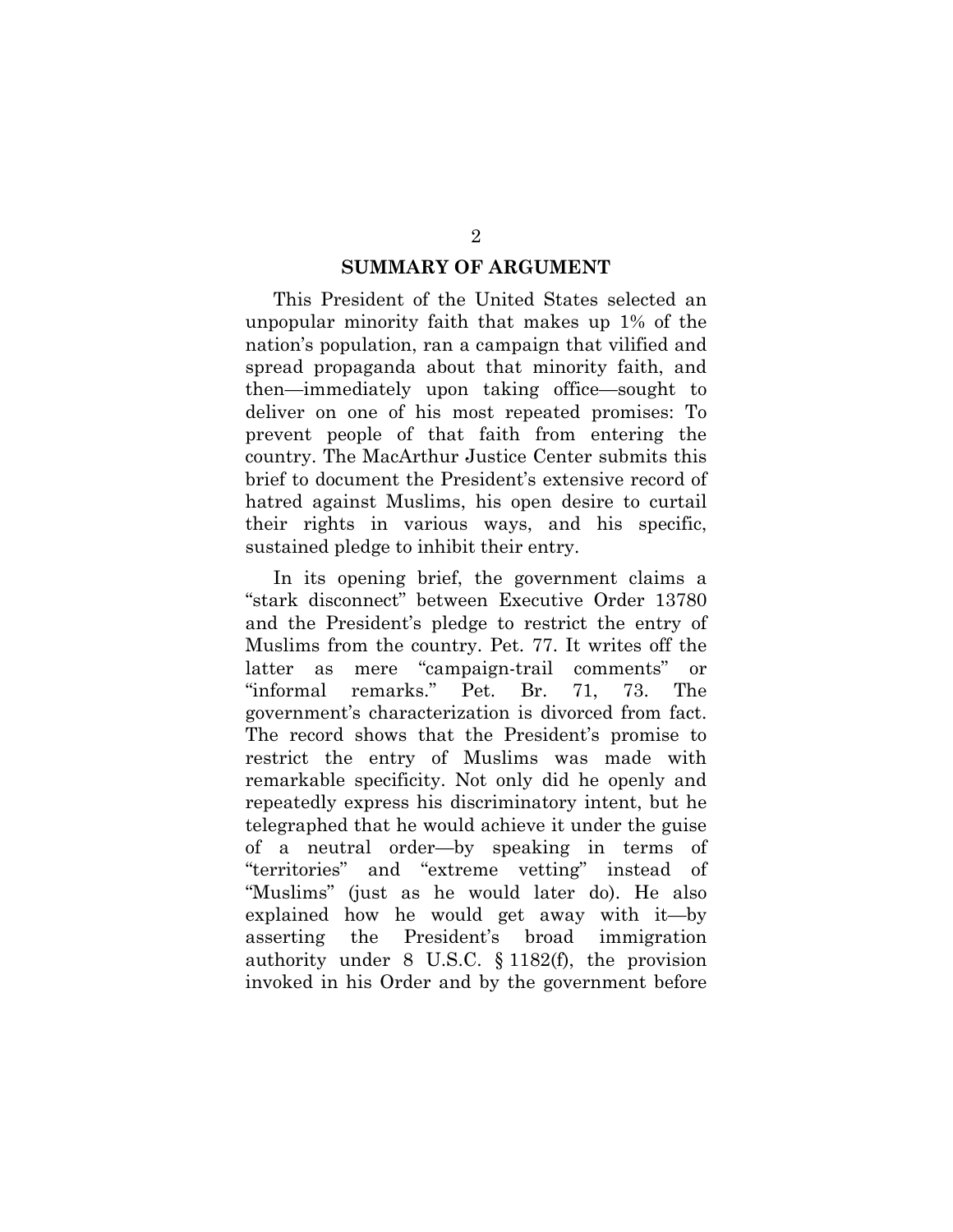this Court. Pet. Br. 39-40. Indeed, Mr. Trump even invoked the internment of Japanese Americans during World War II as proof that he would succeed in singling out Muslims. Executive Order 13780 is the assault on Muslims that the President promised he would deliver.

Fact also belies the government's suggestion that the President's animus toward Muslims requires a "selectively negative interpretation" or a "wideranging search for pretext." Pet. Br. at 14, 67. As documented herein, the President engaged in a sustained and targeted attack on Muslim people, labeling them a "problem" and affirmatively disseminating anti-Muslim propaganda. He openly and repeatedly expressed his desire to curtail the rights of persons who practice Islam, including by shutting down mosques, surveilling and profiling Muslims, and creating a Muslim registry.

Finally, while the government asks the Court to imagine that the President has retracted or abandoned his discriminatory objective since being elected, Pet. Br. 73, the facts show that he has reaffirmed it. Indeed, the President has repeatedly and specifically chided the Department of Justice for making his Executive Order "politically correct" directly implying that he views the territories named to be a proxy for Muslims. Moreover, despite the Acting Solicitor General's repeated representations that Executive Order 13780 has no relation to the President's long-promised "Travel Ban," the President has repeatedly characterized it as just that. The government's suggestion that the oath of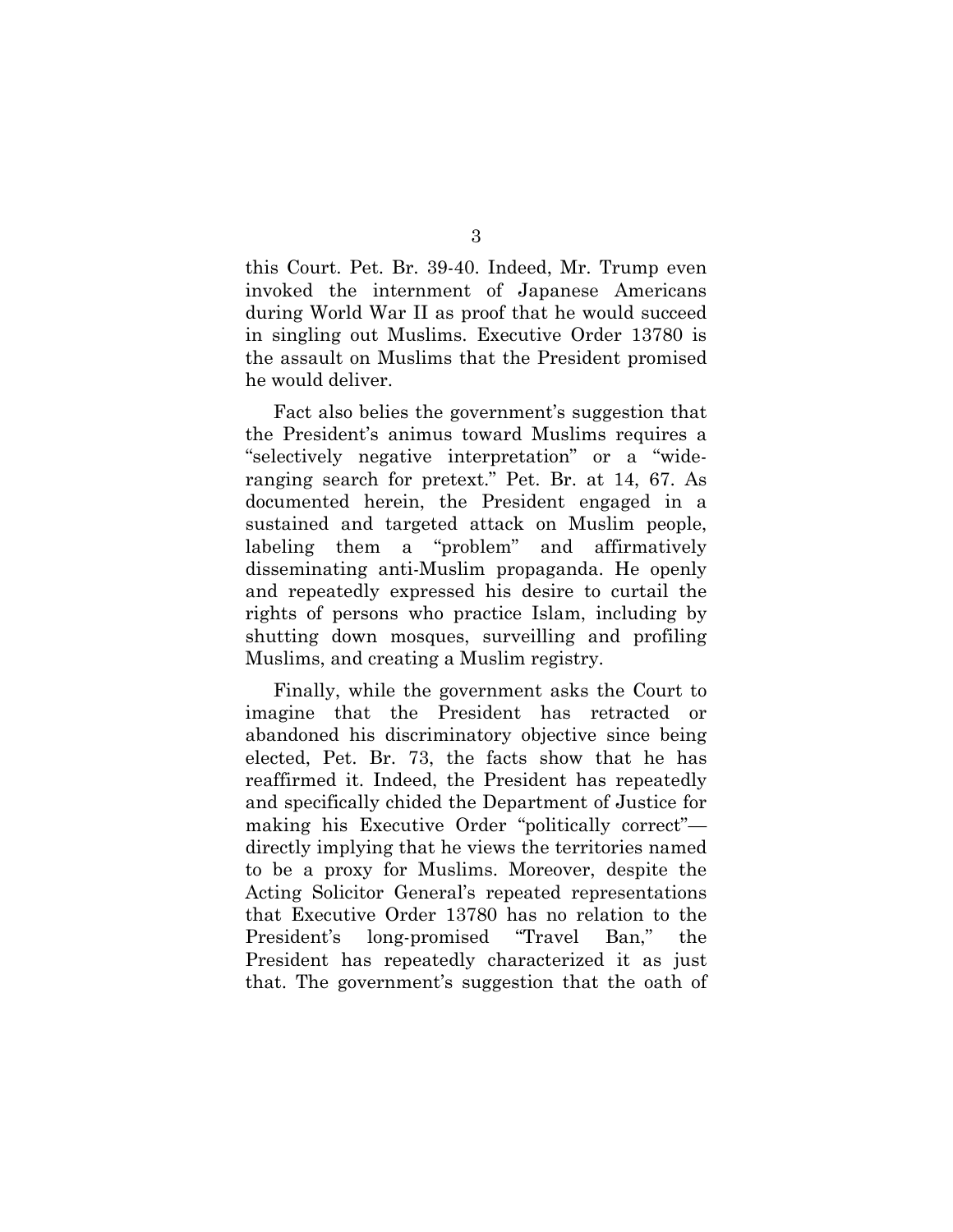office "mark[ed] a profound transition" is incredible in light of the actual facts: Within days of taking office, the President signed an executive order without consulting any of his national security experts. Upon reading the order's abstruse title, he added: "We all know what that means"—an obvious reference to his longstanding pledge to restrict the travel of Muslims. His revised, "politically correct" order—by his Administration's own admission— was designed to achieve "the same basic policy outcome."

If this Court failed to intervene on this record, the judicial abdication would be matched only by cases like *Dred Scott v. Sandford*, 60 U.S. 393 (1857), and *Korematsu v. United States*, 323 U.S. 214 (1944). Indeed—setting aside the President's express invocation of Japanese American internment—the government's call for this Court to step aside because "the President made a national-security judgment," Pet. Br. 66-78, is chillingly reminiscent of the closing remarks defending the government's detention of Japanese Americans in *Korematsu* itself:

To cast this case into outlines of [religious] prejudice, without reference to the real military dangers which were presented, merely confuses the issue. [Muslims were] not excluded from the [United States] because of hostility to [them] or [their religion]. [They were] excluded because we are at war with [radical Islamic terrorism], because the [President] feared an invasion of our [country] and felt constrained to take proper security measures, because [he] decided that the military urgency of the situation demanded that

4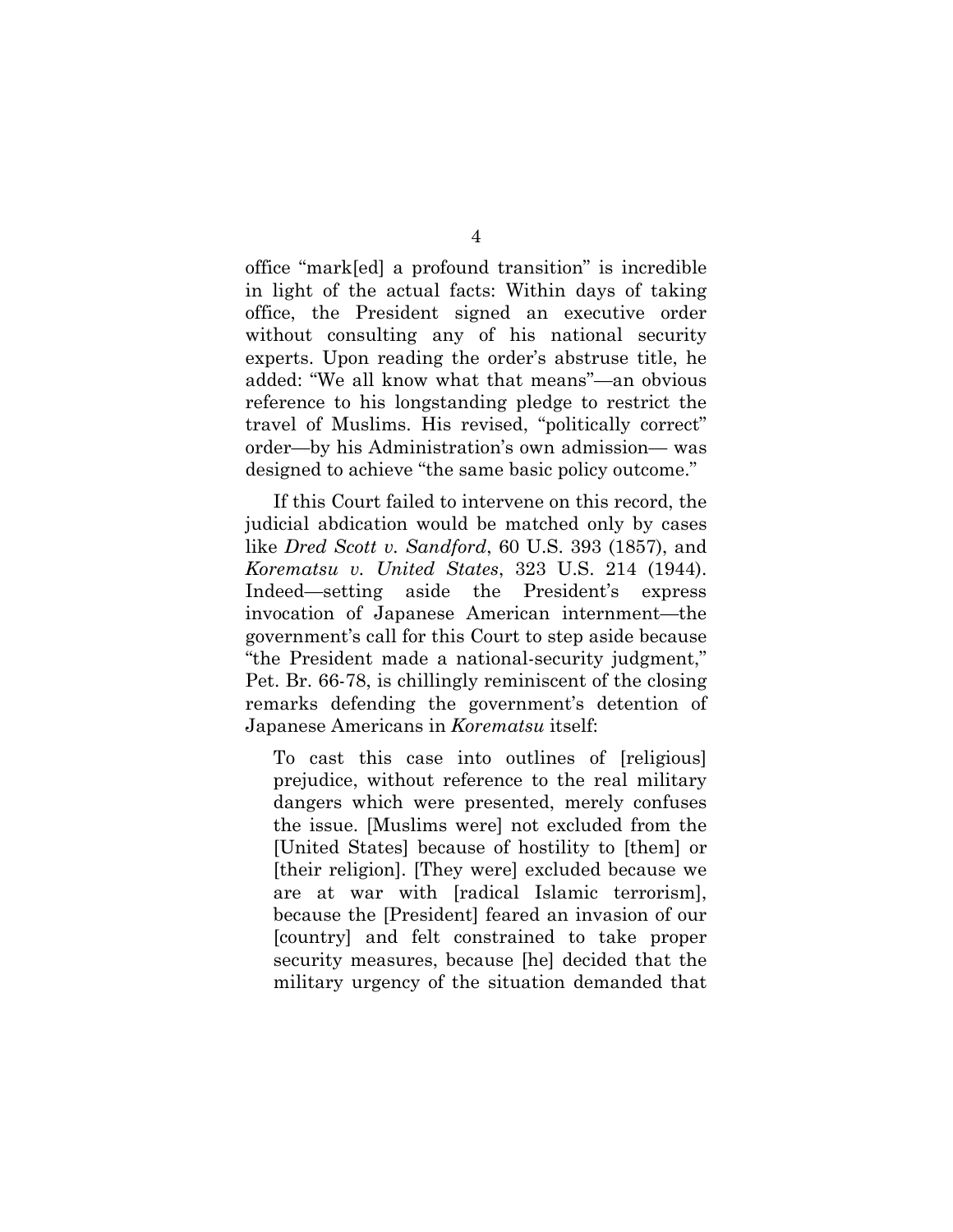5

[certain persons of Muslim religion] be segregated from the [United States] temporarily, and, finally, because [the President] . . . determined that [he] should have the power to do just this. There was evidence of disloyalty on the part of some [Muslims], the [President] considered that the need for action was great, and time was short. We cannot—by availing ourselves of the calm perspective of hindsight—now say that at that time these actions were unjustified.

*Id.* at 233 (with modification in brackets).

The MacArthur Justice Center urges the Court not to repeat that depraved moment in U.S. history.

#### **ARGUMENT**

# **I. The President's Expressions Of Hatred, Dissemination Of Propaganda, And Pledges To Use His Official Power Against Muslims.**

The President's Executive Order followed repeated and unabashed admissions of an intent to discriminate against people who choose to practice Islam. This Section documents the President's hateful statements against Muslim people, his affirmative dissemination of propaganda vilifying them, his expressed desire to oppress them, and his specific and sustained pledge to restrict their entry into the country.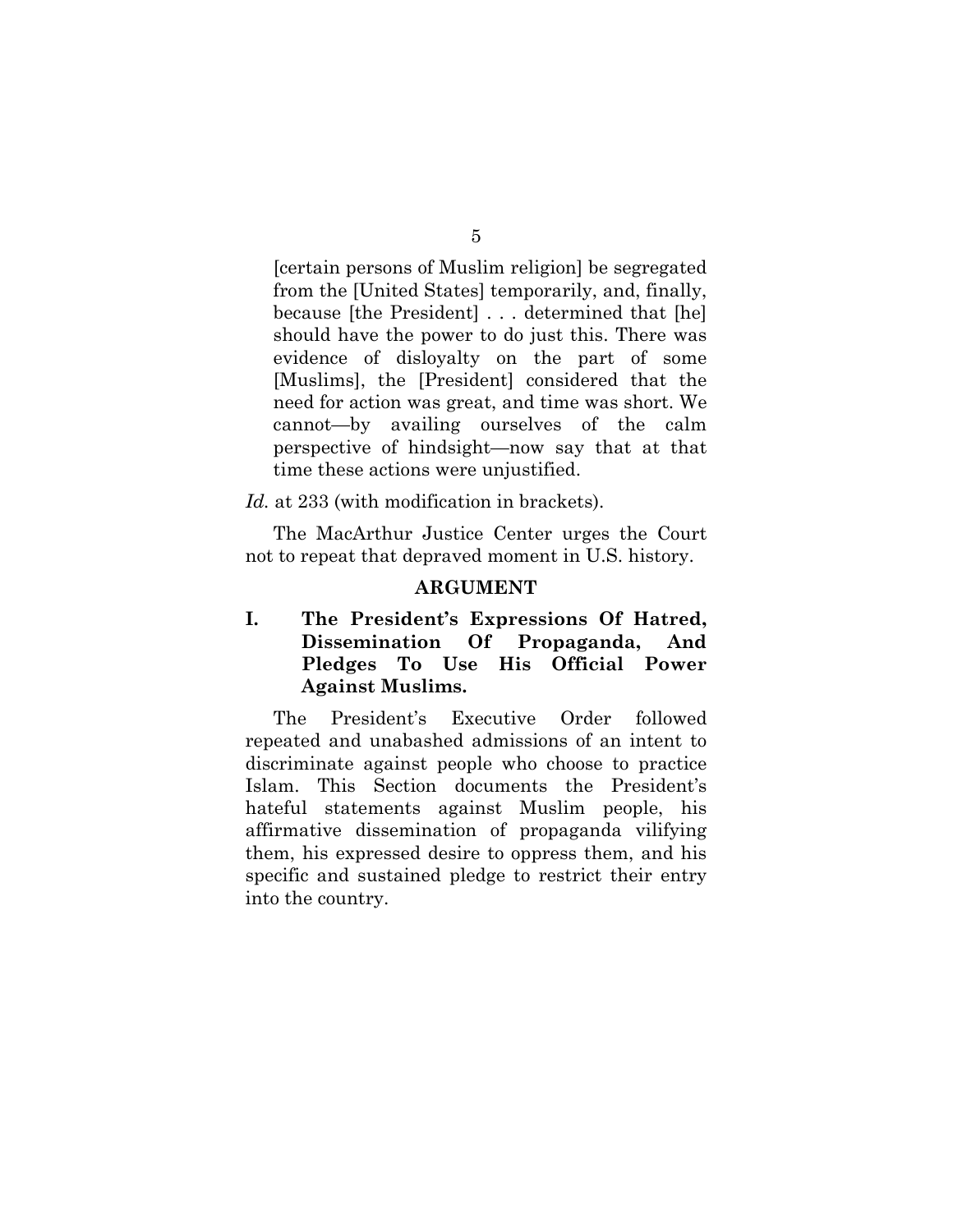# **A. The President's Description Of Muslim People As A "Problem" And His Spreading Of Vilifying Propaganda.**

*1. Labeling Muslims A "Problem."* 

President Trump has long advocated that a "Muslim problem" exists in the U.S., that Islam is a religion of "tremendous hatred," and that there is no meaningful distinction between being Muslim and being a terrorist. As early as April 2011, he recounted:

Bill O'Reilly asked me is there a Muslim problem? And I said absolutely, yes. In fact I went a step further. I said I didn't see Swedish people knocking down the World Trade Center. . . . I mean I could have said, "Oh absolutely not Bill, there's no Muslim problem, everything is wonderful, just forget about the World Trade Center." But you have to speak the truth. . . . The Koran is very interesting. . . . there's something there that teaches some very negative vibe. . . . there's tremendous hatred out there that I've never seen anything like it.<sup>2</sup>

The President has repeatedly echoed these views. On September 18, 2015, for instance, Mr. Trump had the following exchange with an audience member at an event:

<sup>2</sup> David Brody, *Brody File Exclusive: Donald Trump Says Something in Koran Teaches a 'Very Negative Vibe,'* CBN News (Apr. 12, 2011), http://www1.cbn.com/thebrodyfile/archive/ 2011/04/12/brody-file-exclusive-donald-trump-says-somethingin-koran-teaches.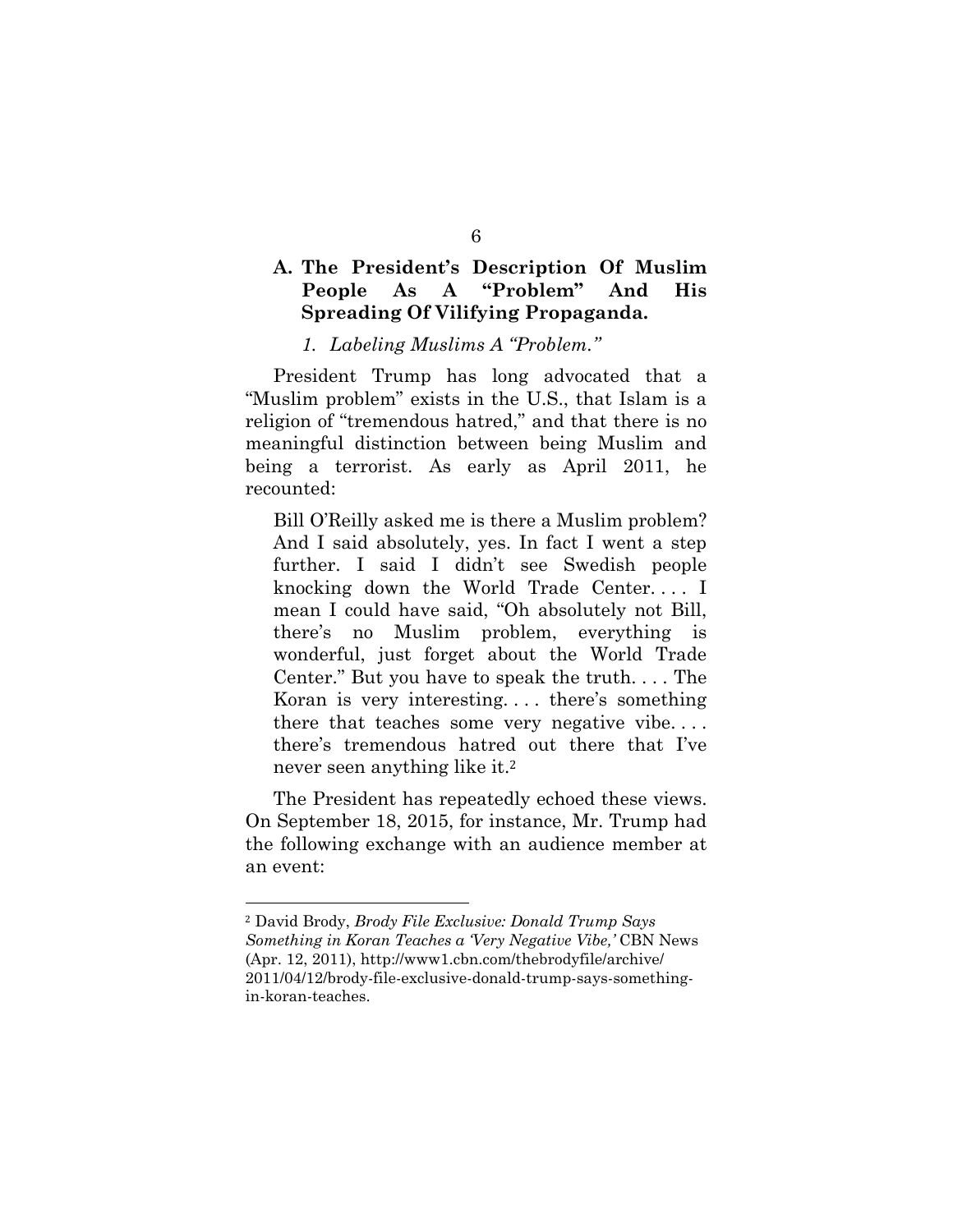| Questioner: | "We have a problem in this<br>country. It's called Muslims."                        |
|-------------|-------------------------------------------------------------------------------------|
| Mr. Trump:  | "Right."                                                                            |
| Questioner: | "You know our current president"<br>is one. You know he's not even an<br>American." |
| Mr. Trump:  | "We need this question." <sup>3</sup>                                               |

The President has adhered to his view that people of the Muslim faith are a "problem" and vilified them on numerous other occasions:

- On December 10, 2015, Mr. Trump tweeted three separate statements referring to a "massive Muslim problem," praising an author for acknowledging "Muslim problems," and associating Muslims with terrorism.4
- On February 4, 2016, Mr. Trump was asked to clarify: "Is it really a Muslim problem, or is it a radical Islamist problem?" He declined to

 $\overline{a}$ 

<sup>4</sup> Donald J. Trump, Twitter (Dec. 10, 2015), https://twitter.com/ realDonaldTrump/status/674934005725331456; Donald J. Trump, Twitter (Dec. 10, 2015), https://twitter.com/ realDonaldTrump/status/674936832010887168; Donald J. Trump, Twitter (Dec. 10, 2015), https://twitter.com/ realDonaldTrump/status/675123192864899072.

7

<sup>3</sup> Jonathan Merritt, *Trump's Proposals Could Backfire on Christians*, The Atlantic (Nov. 24, 2015),

https://www.theatlantic.com/politics/archive/2015/11/donaldtrump-muslims-christians/417255/; Theodore Schleifer, *Trump doesn't challenge anti-Muslim questioner at event*, CNN (Sept. 18, 2015), http://www.cnn.com/2015/09/17/politics/donaldtrump-obama-muslim-new-hampshire/.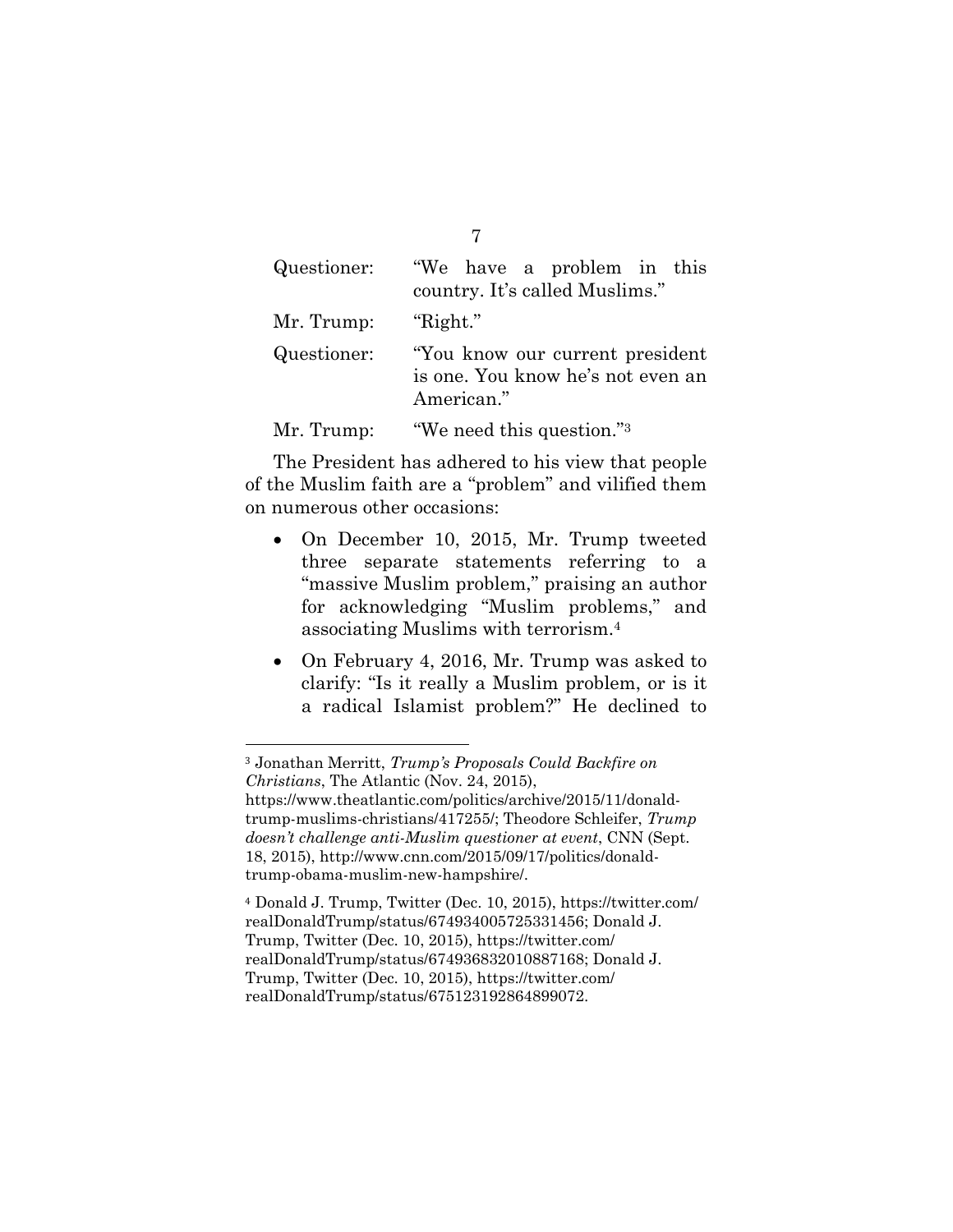accept that distinction, saying, "Maybe it's a Muslim problem, maybe it's not."5

- On March 9, 2016, Mr. Trump stated, "I think Islam hates us" and that Muslims have "tremendous hatred" and "unbelievable hatred." He expressly rejected that a distinction could be drawn between radical Islam and Islam itself, claiming "[i]t's very hard to define."6
- The following day, on March 10, 2016, Mr. Trump was asked whether his statement that "Islam hates us" referred to all 1.6 billion Muslims in the world. He responded: "I mean a lot of them. I mean a lot of them." When given another opportunity to clarify, he stated: "There's something going on that maybe you don't know about, maybe a lot of other people don't know about, but there's tremendous hatred. And I will stick with exactly what I said [the previous day]."7
- On June 13, 2016, Mr. Trump equated Islam with the Islamic State terrorist group and

<sup>5</sup> CNN Interview of Donald Trump, YouTube (Feb. 4, 2016), https://www.youtube.com/watch?v=uW9UlMqJtro (minutes 18:42 to 18:46).

<sup>6</sup> Theodore Schleifer, *Donald Trump: 'I think Islam hates us'*, CNN (Mar. 10, 2016), http://www.cnn.com/2016/03/09/politics/ donald-trump-islam-hates-us/.

<sup>7</sup> *Transcript of Republican Debate in Miami*, CNN (Mar. 15, 2016), http://www.cnn.com/2016/03/10/politics/republicandebate-transcript-full-text/.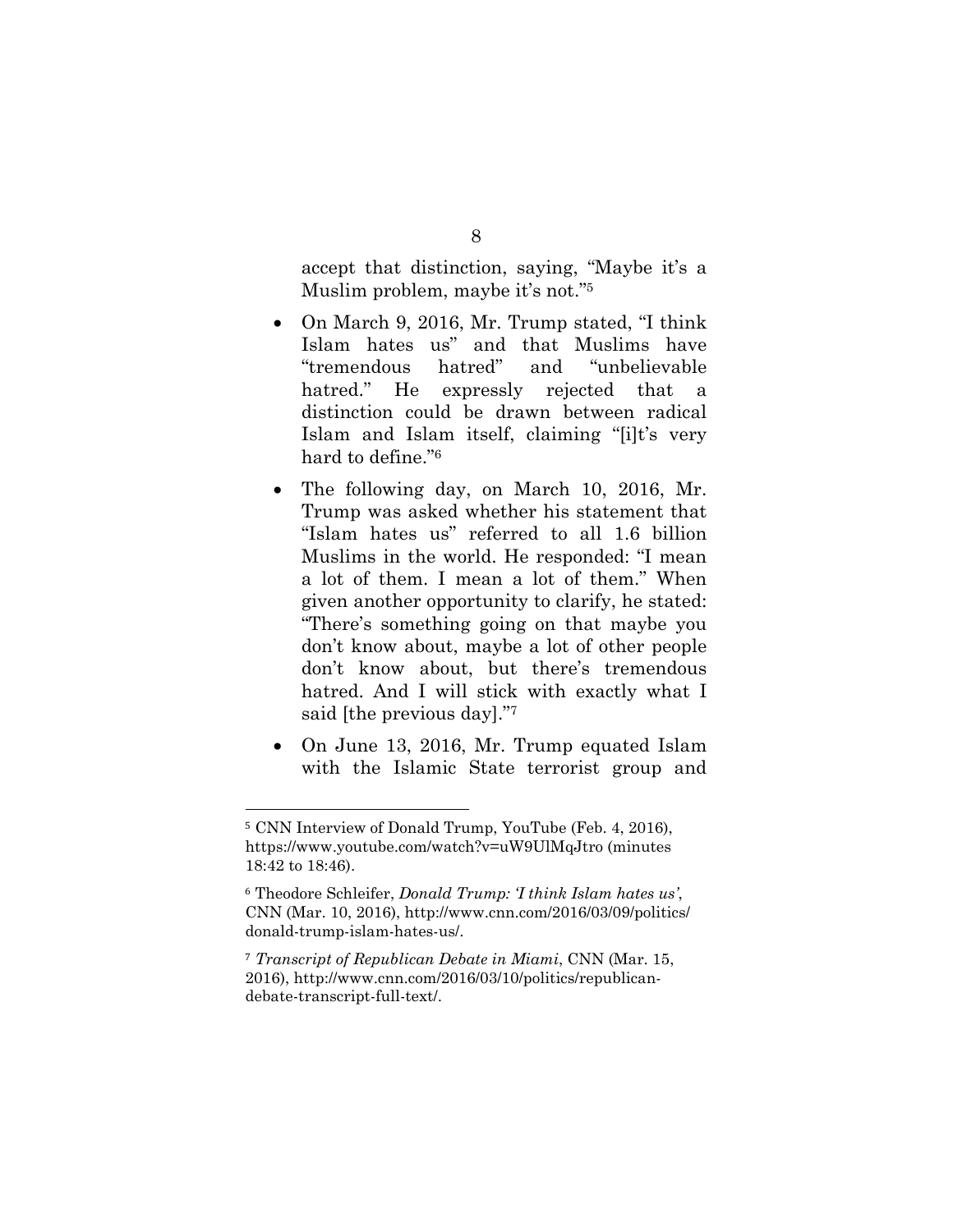stated that "[r]efugees are trying to take over our children" by telling them "how wonderful Islam is."8

#### *2. Spreading Anti-Muslim Propaganda.*

The President has gone further, disseminating propaganda that vilifies people of the Muslim faith. On November 21, 2015, for instance, he falsely proclaimed: "I watched when the World Trade Center came tumbling down. And I watched in Jersey City, New Jersey, where thousands and thousands of people were cheering as that building was coming down. Thousands of people were cheering."9

In the face of the authorities and articles debunking his claim,10 Mr. Trump continued to spread this lie:

• On November 22, 2015, he stated: "There were people that were cheering on the other side of

<sup>8</sup> *Donald Trump Remarks in Manchester, New Hampshire*, C-SPAN (Jun. 13, 2016), https://www.c-span.org/video/?410976- 1/donald-trump-delivers-remarks-national-security-threats (minutes 20:05 to 20:30).

<sup>9</sup> Glenn Kessler, *Trump's outrageous claim that 'thousands' of New Jersey Muslims celebrated the 9/11 attacks*, Wash. Post (Nov. 22, 2015), https://www.washingtonpost.com/news/factchecker/wp/2015/11/22/donald-trumps-outrageous-claim-thatthousands-of-new-jersey-muslims-celebrated-the-911-attacks/.

<sup>10</sup> *See, e.g.*, Lauren Carroll, *Fact Checking Trump's claim that thousands in New Jersey cheered when World Trade Center tumbled*, Politifact (Nov. 22, 2015), http://www.politifact.com/truth-ometer/statements/2015/nov/22/donald-trump/fact-checkingtrumps-claim-thousands-new-jersey-ch/.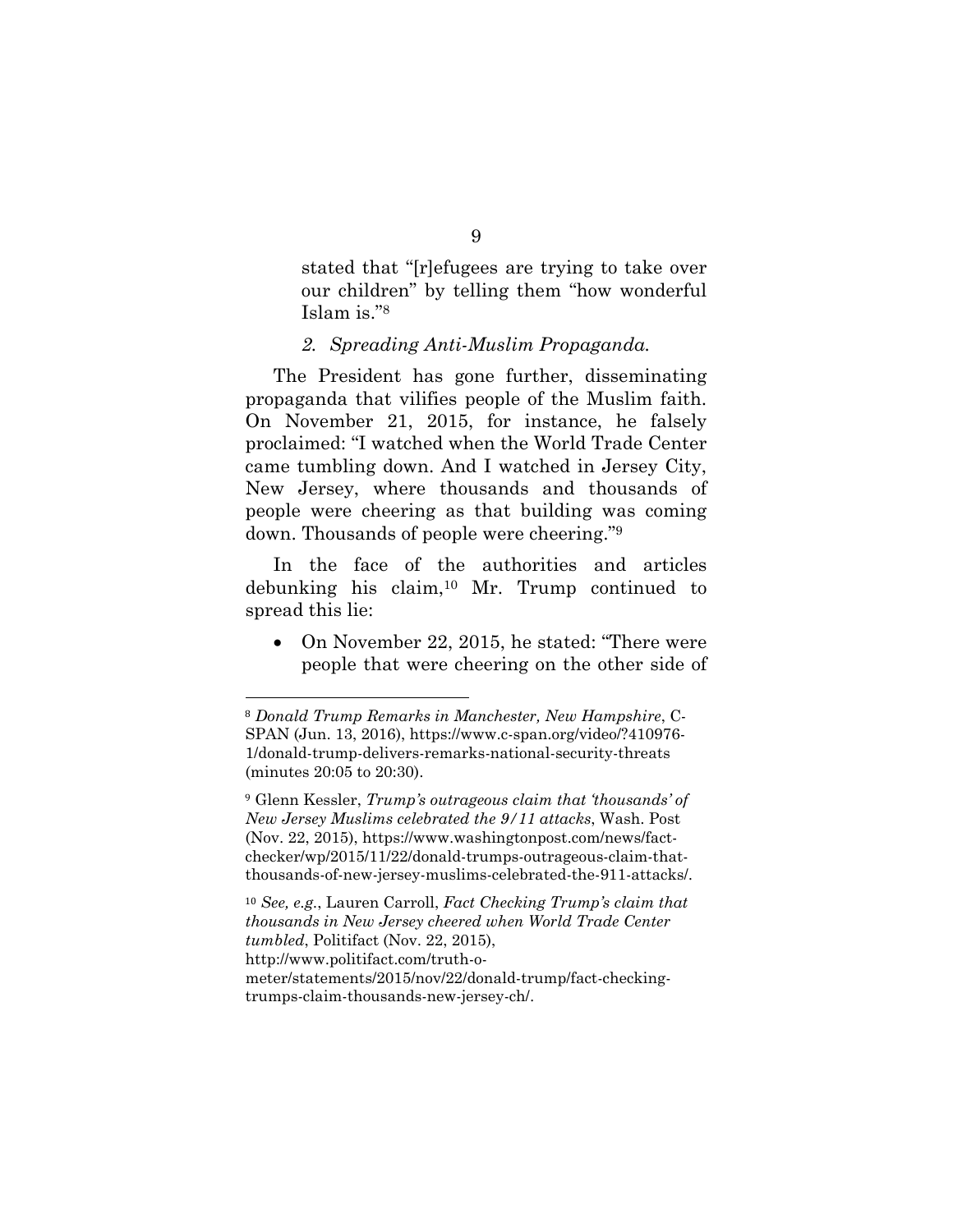New Jersey, where you have large Arab populations. They were cheering as the World Trade Center came down. . . there were people cheering as that building came down—as those buildings came down. And that tells you something."11

- On November 23, 2015, he again stated: "I saw people getting together and, in fairly large numbers, celebrating as the World Trade Center was coming down, killing thousands of people–thousands and thousands of people… People are still dying over what happened with the World Trade Center. And they're dying a terrible death. And I saw people."12
- On November 25, 2015, Mr. Trump tweeted: "Credible Source on 9-11 Muslim Celebrations: FBI" and linked to an article stating that a retired FBI agent referred to Mr. Trump's claims as "plausible."13

 $\overline{a}$ 

<sup>13</sup> Donald J. Trump, Twitter (Nov. 25, 2015), https://twitter.com/ realDonaldTrump/status/669682774673137665; *see also* Bill Riales, *Credible Source on 9-11 Muslim Celebrations: FBI*, WKRG (Nov 25, 2015), http://wkrg.com/2015/11/25/crediblesource-on-9-11-muslim-celebrations-fbi/.

10

<sup>11</sup> *See* Kessler, *supra* note 9.

<sup>12</sup> AP Archive, Trump Defends 9/11 Celebrations with Article (Nov. 24, 2015), http://www.aparchive.com/metadata/US-OH-Trump-CR-/cadcfee1334d2a1fea065ba383ef6f8e; Jenna Johnson, *Donald Trump on waterboarding: "If it doesn't work, they deserve it anyway,'* Wash. Post (Nov. 23, 2015)*,*  https://www.washingtonpost.com/news/postpolitics/wp/2015/11/23/donald-trump-on-waterboarding-if-itdoesnt-work-they-deserve-it-anyway/.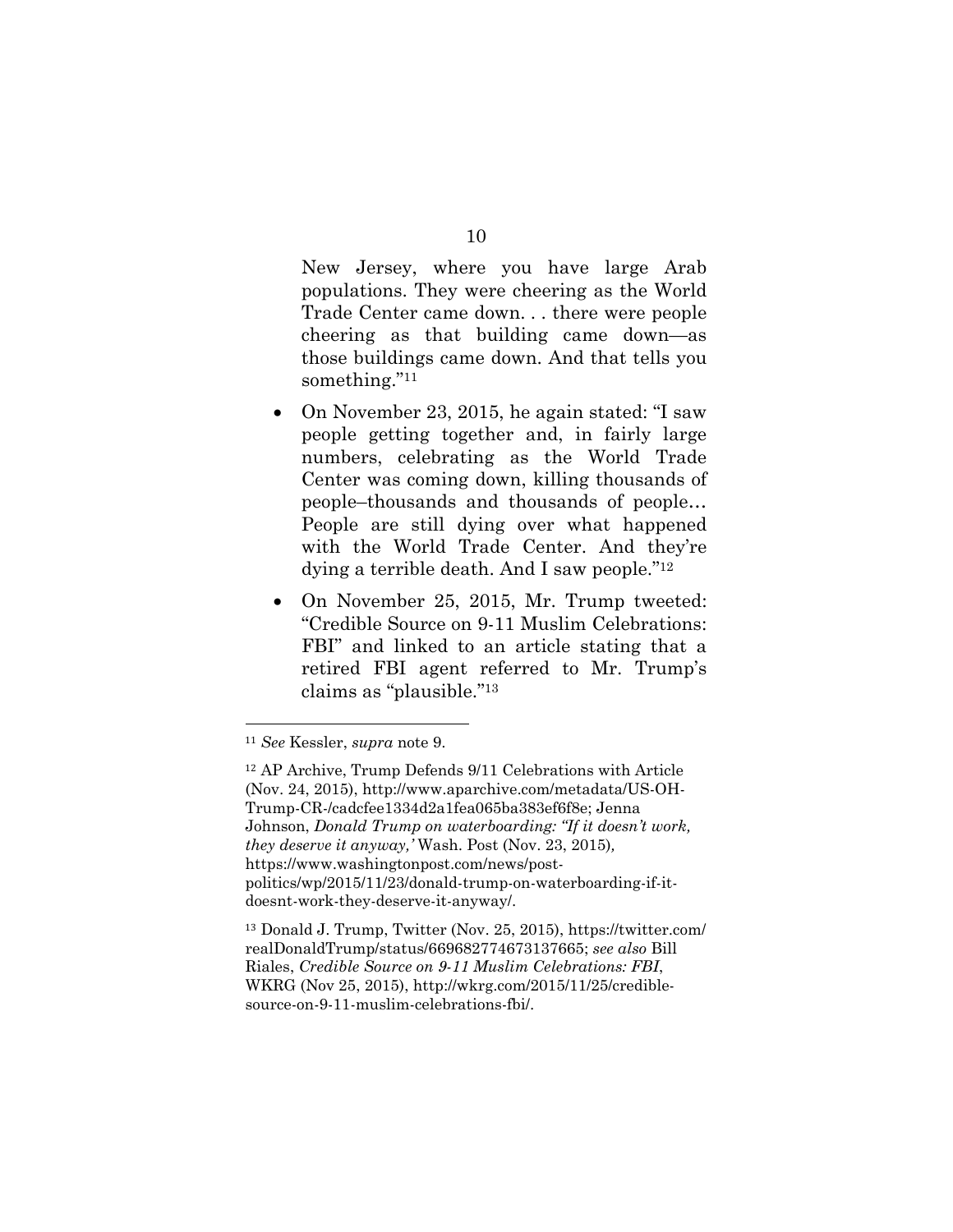- On December 2, 2015, Mr. Trump shared another individual's tweet claiming to have seen "militant Muslims burning our flag and burning George Bush photos and figures, right after 9/11!"14
- On December 7, 2015, Mr. Trump repeated his November 25, 2015 tweet, linking to the article calling his claim "plausible."15

The President also repeatedly praised a false story involving the mass murder of Muslims using pig blood. On February 19, 2016—treating "terrorist" as a synonym for being Muslim—he approvingly recounted the following story:

Early in the century, last century . . . they had a terror problem. And you know there's a whole thing with swine and animals and pigs and you know the story, they don't like that. And they were having a tremendous problem with terrorism. . . General Pershing was a rough guy. . . he took the 50 terrorists, and he took 50 men and he dipped 50 bullets in pigs' blood . . . And he had his men load his rifles, and he lined up the 50 people, and they shot 49 of those

 $\overline{a}$ 

#### 11

<sup>14</sup> Donald J. Trump, Twitter (Dec 2, 2015), https://twitter.com/ realDonaldTrump/status/672182509111767041.

<sup>15</sup> Donald J. Trump, Twitter (Dec 7, 2015), https://twitter.com/ realDonaldTrump/status/673905762087936000; *see also* Riales, *supra* note 13.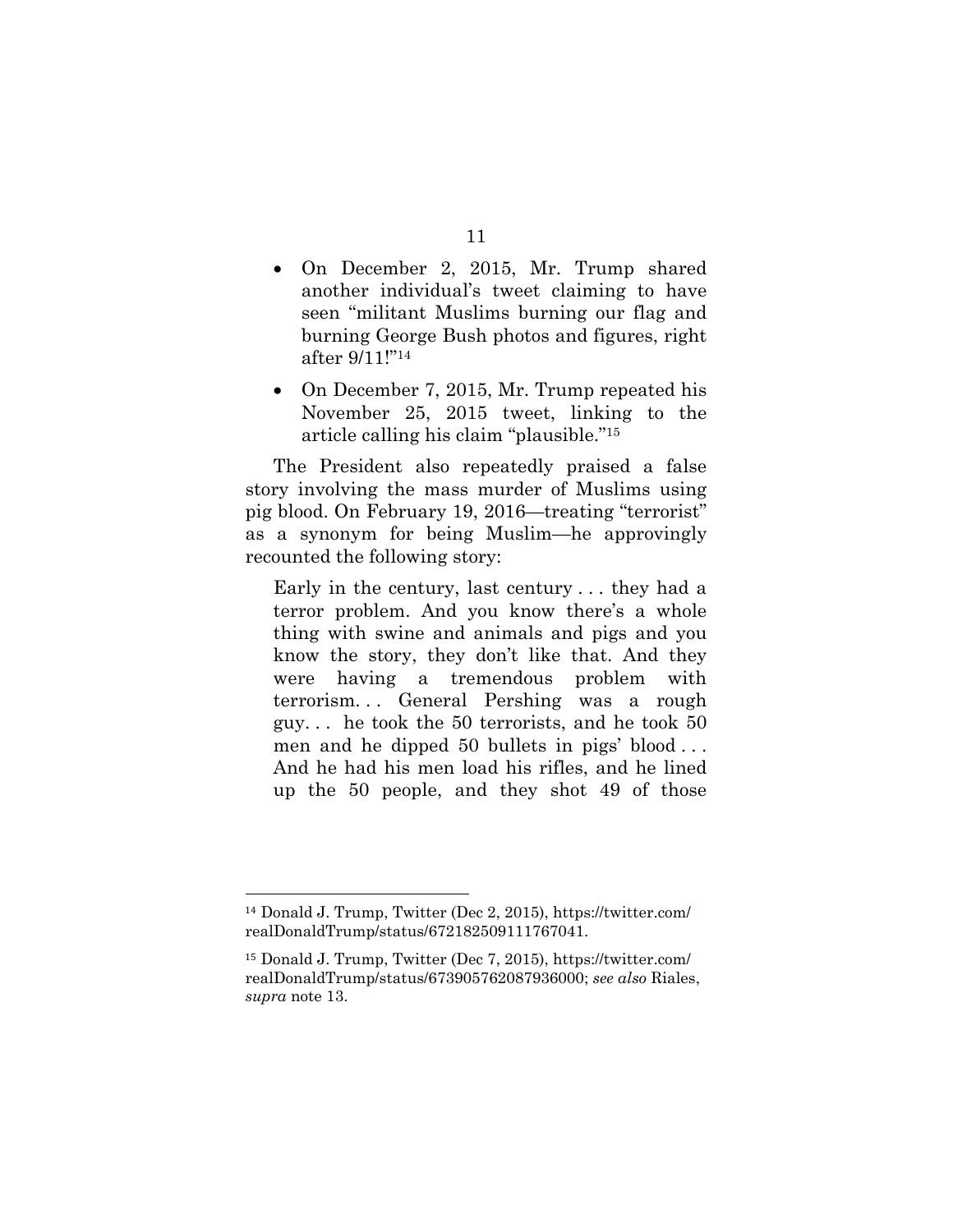people. . . And for 25 years, there wasn't a problem.16

President Trump repeated this anti-Muslim propaganda, adding new flourish. On March 11, 2016, for instance, again equating being a terrorist to being a Muslim, he recounted:

So General Pershing, . . . they catch 50 terrorists in the Philippines . . . And as you know, swine, pig, . . . a big problem for them, big problem. He took two pigs, they chopped them open. Took the bullets that were going to go and shoot these men. Took the bullets, the 50 bullets, dropped them in the pigs, swished them around, so there was blood all over those bullets.... They put the bullets into the rifles. And they shot 49 men. . . . I'm just saying, if we're going to win, we're going to win or let's not play the game and let's not be a country

<sup>16</sup> C-Span, Donald Trump Campaign Rally in Charleston, South Carolina (Feb. 19, 2016), https://www.c-span.org/video/?404947- 1/donald-trump-campaign-rally-charleston-south-carolina (minutes 34:09 to 35:31); Louis Jacobson, *Donald Trump cites dubious legend about Gen. Pershing, pig's blood and Muslims,*  Politifact (Feb. 23, 2016), http://www.politifact.com/truth-ometer/statements/2016/feb/23/donald-trump/donald-trumpcites-dubious-legend-about-gen-pershi/; Jenna Johnson and Jose A. DelReal, *Trump tells story about killing terrorists with bullets dipped in pigs' blood, though there's no proof of it,* Wash. Post (Feb. 20, 2016),

https://www.washingtonpost.com/news/postpolitics/wp/2016/02/20/trumps-story-about-killing-terroristswith-bullets-dipped-in-pigs-blood-is-likely-not-true/; *see also*  David Mikkelson*, Pershing the Thought,* Snopes (Apr. 28, 2016), http://www.snopes.com/rumors/pershing.asp, debunking Mr. Trump's story about General Pershing.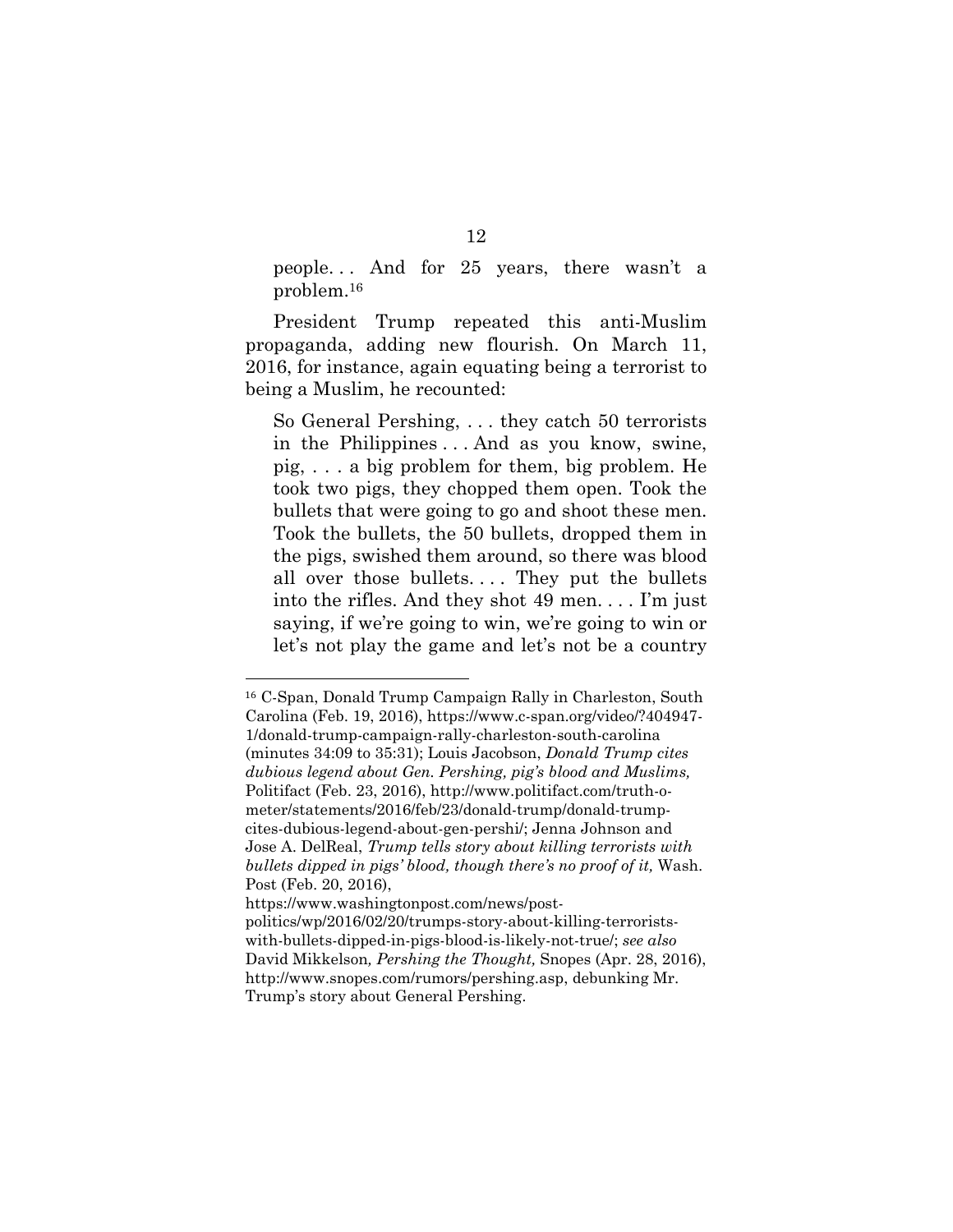any more. They put the bullets in the rifles and they shot 49 of the 50 men. Dead. Boom. So it was a pig-infested bullet in each one. . . For 28 years, there was no terrorism. . . . We have to do what we have to do. We have to clean it out."17

As discussed in Section I.D, the President has continued to repeat this propaganda after taking office and as recent as August 17, 2017.<sup>18</sup>

# **B. The President's Express Desire To Close Down And Surveille Mosques, Profile Muslims, And Create A Muslim Registry.**

#### *1. Closing And Surveilling Mosques.*

 $\overline{a}$ 

The President has, on numerous occasions, called for closing and surveilling mosques in America. On

<sup>&</sup>lt;sup>17</sup> Mr. Trump also equated being Syrian and being a terrorist, breaking in the middle of his story to say, "And by the way, we have to get to the bottom of it, we cannot allow people to come into the country who want to destroy us, we cannot do it. We can't allow the Syrians. We can't allow the migration of the Syrians into the country." *FULL Speech: Donald Trump rally in Dayton, OH 3-12-2016*, YouTube (Mar. 12, 2016), https://www.youtube.com/watch?v=-9KOAHf4GCw (minutes 42:45 to 46:45); Mark Z. Barabak, *All in a day's Trump rally: sneering, sarcasm, protests,* Los Angeles Times (Mar. 12, 2016), http://www.latimes.com/nation/politics/la-na-trump-rallies-20160312-story.html; *see also* Lydia Wheeler, *Trump resurrects story of Muslims shot with pig's blood-dipped bullets,* The Hill (Mar. 12, 2016), http://thehill.com/blogs/blog-briefingroom/news-campaigns/272780-trump-resurrects-story-ofmuslims-shot-with-pigs. <sup>18</sup> *See* Donald J. Trump, Twitter (Aug. 17, 2017),

https://twitter.com/realDonaldTrump/status/8982544095111290 88 (encouraging people to "[s]tudy what General Pershing of the United States did to terrorists when caught.").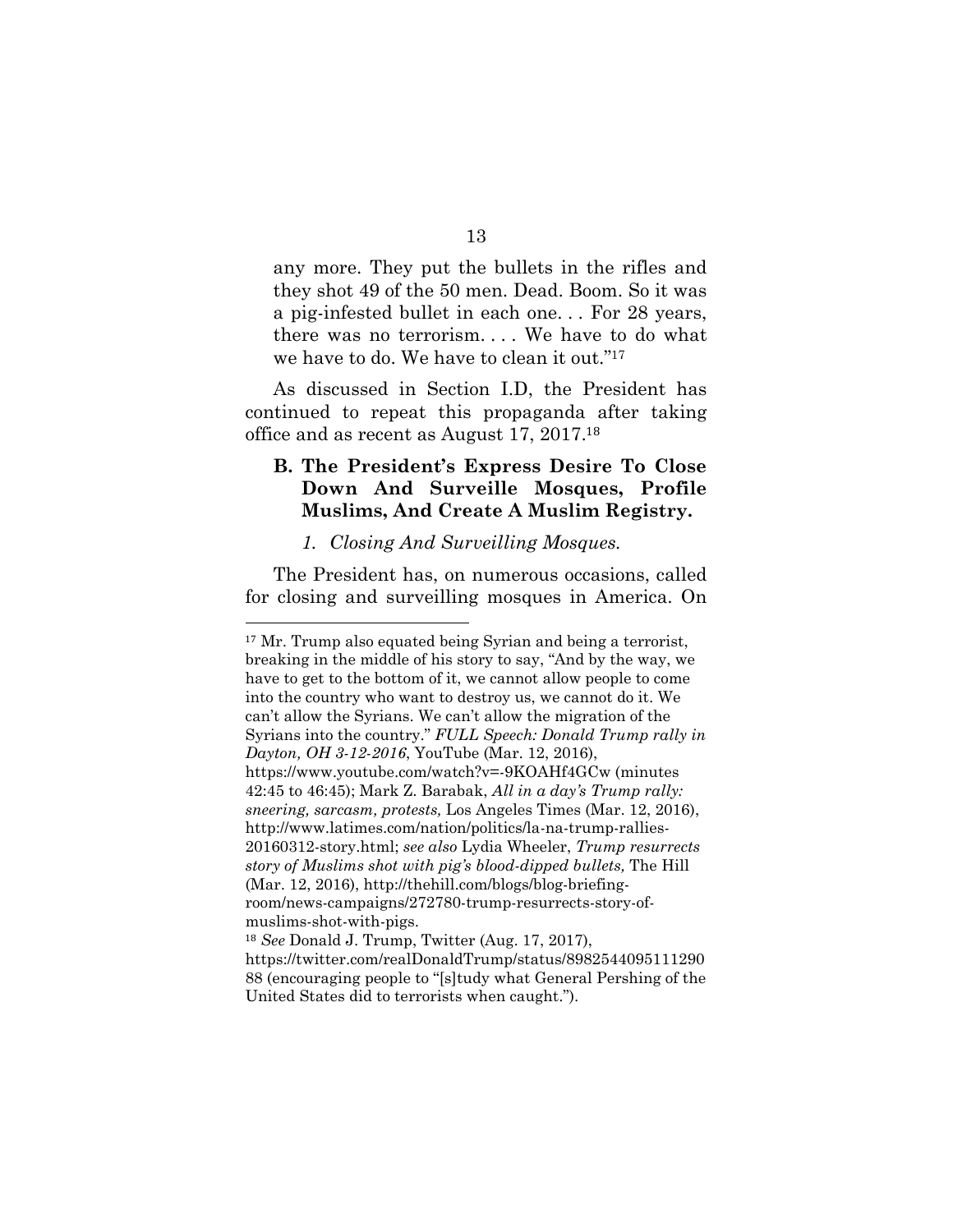November 16, 2015, for example, he expressed his preference for shutting down mosques, saying: "[I]t's something that you're going to have to strongly consider because some of the ideas and some of the hatred—the absolute hatred—is coming from these areas."19

Two days later, when asked whether he would actually shut down mosques, Mr. Trump responded that there was "absolutely no choice" but to do so: "A lot of people understand it. We're going to have no choice. There's absolutely no choice."20

The President has called for shutting down mosques or the suspicionless surveillance of mosques on numerous other occasions:

• On October 21, 2015, Mr. Trump stated that he was "going to have to certainly look at" closing mosques in the United States.21

<sup>19</sup> Jenna Johnson, *Donald Trump would 'strongly consider' closing some mosques in the United States,* Wash. Post (Nov. 16, 2015), https://www.washingtonpost.com/news/postpolitics/wp/2015/11/16/donald-trump-would-strongly-considerclosing-some-mosques-in-the-united-states/.

<sup>20</sup> Nick Gass, *Trump: 'Absolutely no choice' but to close mosques,*  Politico (Nov. 18, 2015),

http://www.politico.com/story/2015/11/trump-close-mosques-216008; *Trump says US will 'have no choice' but to shut some mosques down*, Fox News (Nov. 18, 2015), http://www.foxnews.com/politics/2015/11/17/trump-says-us-will-

have-no-choice-but-to-shut-mosques-down.html.

<sup>21</sup> Sarah Pulliam Bailey, *Donald Trump says he would consider closing down some mosques in the U.S.,* Wash. Post (Oct. 21, 2015), https://www.washingtonpost.com/news/acts-of-

<sup>14</sup>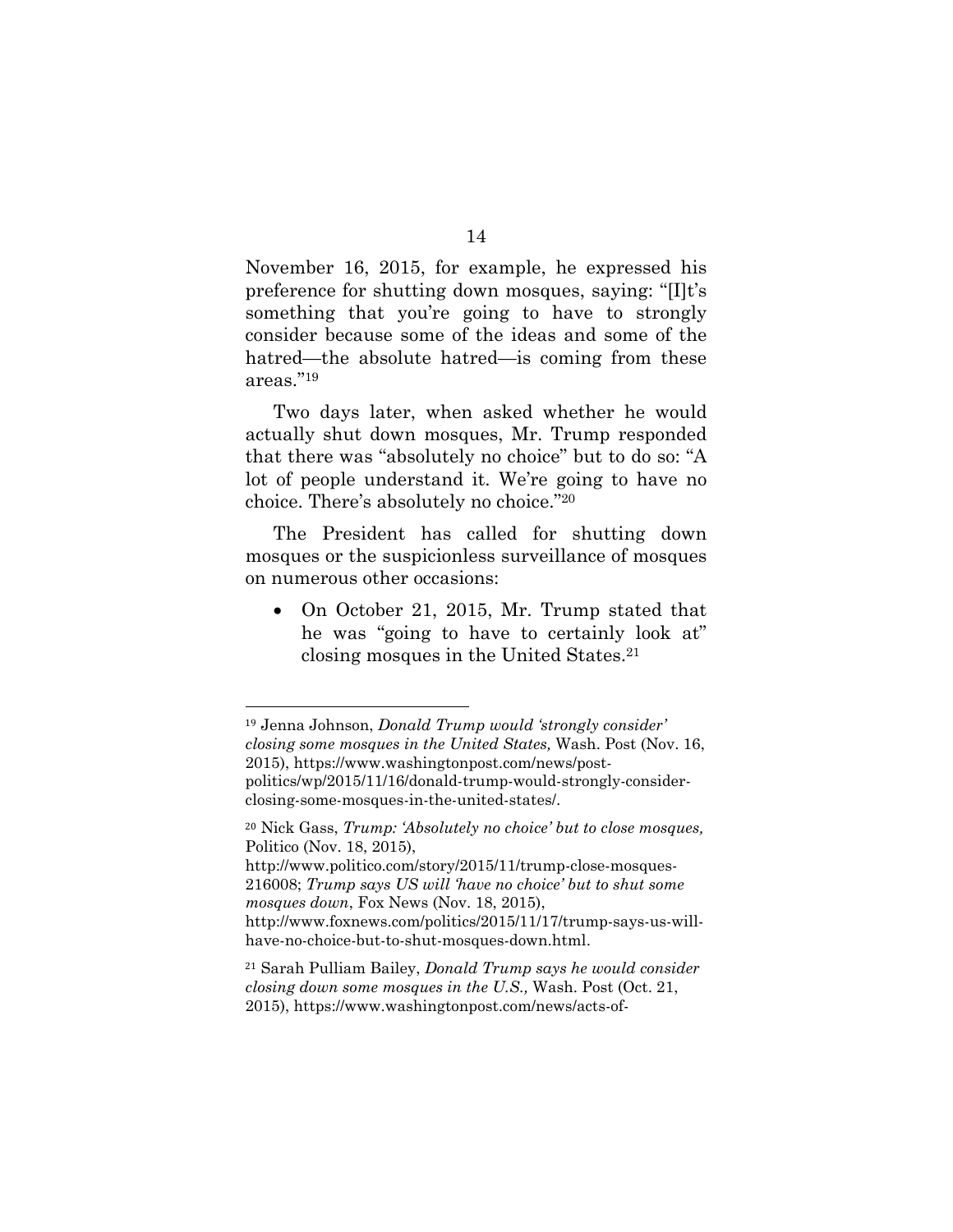- On November 16, 2015, Mr. Trump said: "You're going to have to watch and study the mosques, because a lot of talk is going on at the mosques."22
- On November 19, 2015, Mr. Trump was asked whether his push for increased surveillance of American Muslims could include warrantless searches. He explained that he would consider a series of drastic measures against Muslims: "We're going to have to do things that we never did before. . . . And certain things will be done that we never thought would happen in this country in terms of information and learning about the enemy. And so we're going to have to do certain things that were frankly unthinkable a year ago."23
- At a November 21, 2015 rally, Mr. Trump stated: "[J]ust to say it clear—I want surveillance of these people. I want

faith/wp/2015/10/21/donald-trump-says-he-would-considerclosing-down-some-mosques-in-the-u-s/.

 $\overline{a}$ 

<sup>22</sup> Louis Jacobson, *Donald Trump says he never called for profiling Muslims,* Politifact (Sept. 21, 2016), http://www.politifact.com/truth-ometer/statements/2016/sep/21/donald-trump/donald-trumpsays-he-never-called-profiling-muslim/.

<sup>23</sup> Hunter Walker, *Donald Trump has big plans for 'radical Islamic' terrorists, 2016 and 'that communist' Bernie Sanders,*  Yahoo News (Nov. 19, 2015), https://www.yahoo.com/news/donald-trump-has-big-plans-

1303117537878070.html.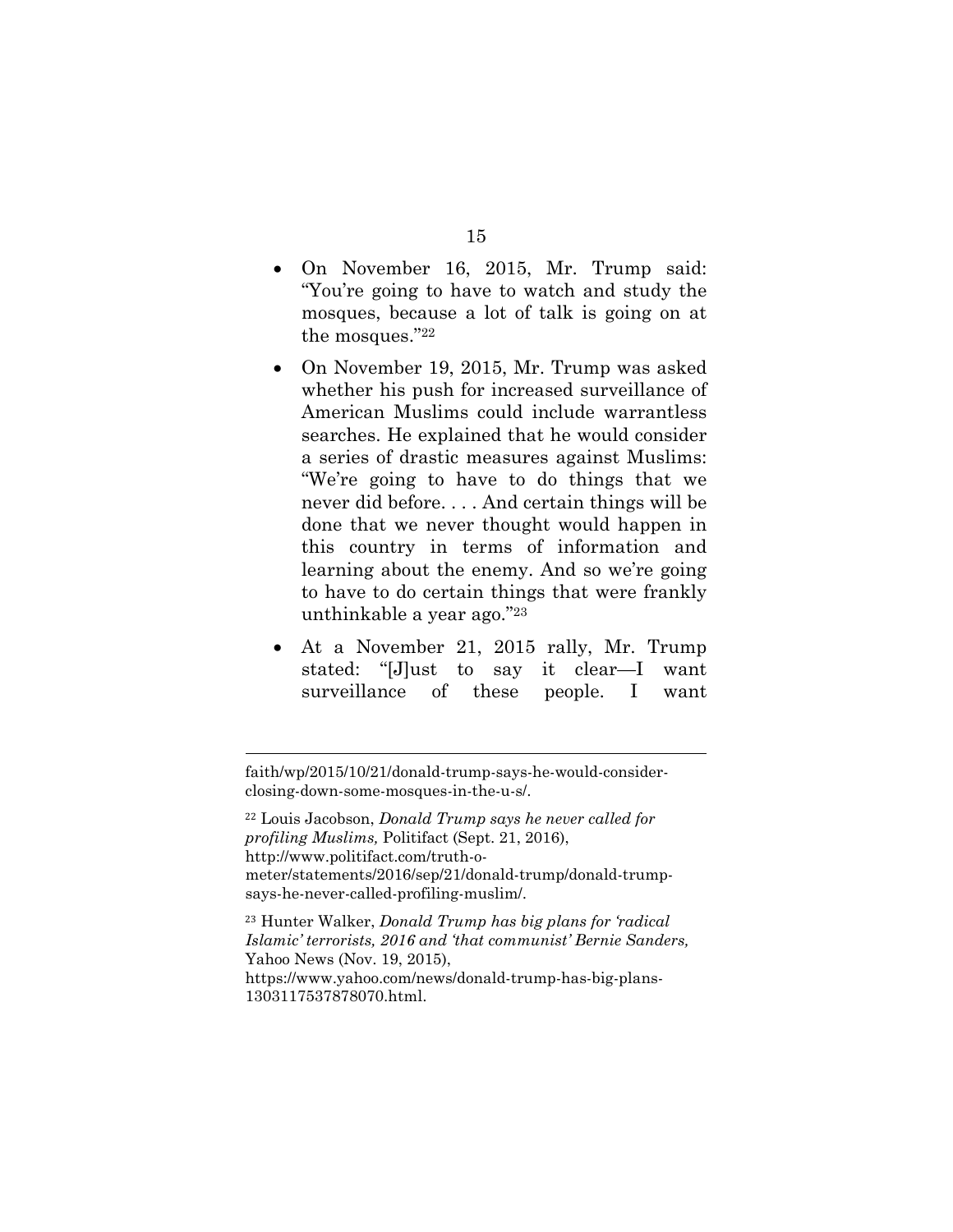surveillance if we have to, and I don't care. . . . I want surveillance of certain mosques."24

- On December 7, 2015, Mr. Trump called for the surveillance of mosques, again equating the Muslim religion with hatred and terror: "Yes, we have to look at mosques . . . . We have no choice. We have to see what's out there, because something is happening in there. Man, there's anger. There's anger. And we have to know about it."25
- On June 13, 2016, Mr. Trump stated: "We have to be very strong in terms of looking at the mosques, you know, which a lot of people say, 'Oh, we don't want to do that. We don't want to do that.' We're beyond that."26
- On June 15, 2016, Mr. Trump stated: "We have to go and we have to maybe check, respectfully, the mosques."27

<sup>24</sup> Lauren Carroll, *In Context: Donald Trump's comments on a database of American Muslims,* Politifact (Nov. 24, 2015), http://www.politifact.com/truth-o-meter/article/2015/nov/24/ donald-trumps-comments-database-american-muslims/;.

<sup>25</sup> Jessica Taylor, *Trump Calls for 'Total and Complete Shutdown of Muslims Entering' U.S.,* NPR (Dec. 7, 2015), http://www.npr.org/2015/12/07/458836388/trump-calls-for-totaland-complete-shutdown-of-muslims-entering-u-s; Transcript, *Trump Calls for Ban on Muslims Entering the U.S.*, CNN (Dec 8, 2015),

http://www.cnn.com/TRANSCRIPTS/1512/08/es.02.html.

<sup>26</sup> *See* Jacobson, *supra* note 22.

<sup>27</sup> Jeremy Diamond, *Trump doubles down on calls for mosque surveillance,* CNN (Jun. 15, 2016),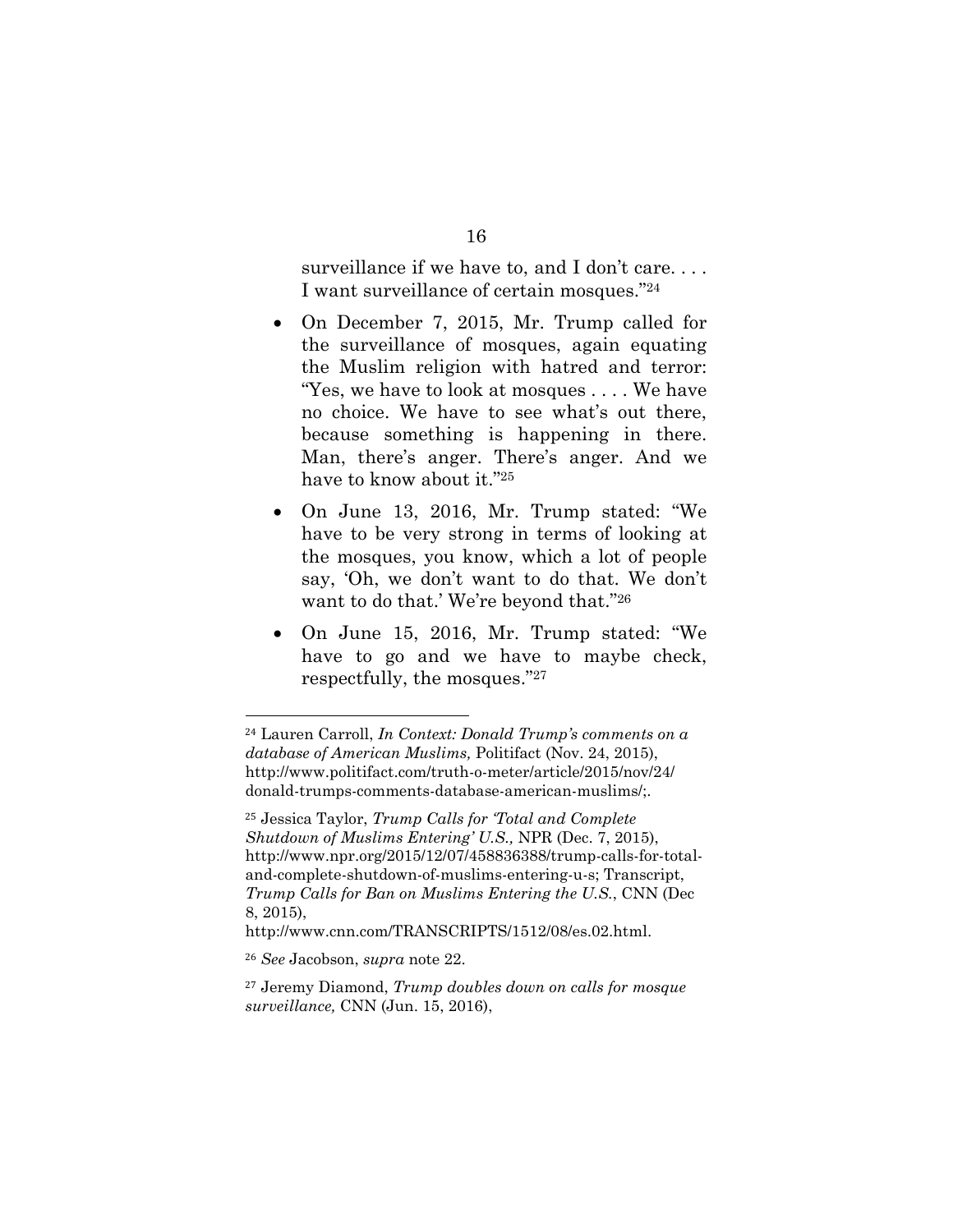• On June 19, 2016, when asked what it means to "respectfully check a mosque," Mr. Trump clarified that he meant the suspicionless surveillance and shutdown of mosques: "Well, you do as they used to do in New York, prior to this mayor dismantling. By the way, if you go to France right now, . . . they are closing down mosques. People don't want to talk about it. People aren't talking about it. But look at what they're doing in France. They are actually closing down mosques."28

#### *2. Registering American Muslims.*

Mr. Trump has repeatedly advocated for registering all Americans who choose to practice the Muslim faith.

On November 19, 2015, Mr. Trump was asked whether he would require Muslims to register or carry a special form of identification that noted their religion, and he responded: "We're going to have to look at a lot of things very closely. We're going to have to look at the mosques. We're going to have to look very, very carefully."29 The following day, when asked pointedly whether he was in favor of

<sup>29</sup> *See* Walker, *supra* note 23.

http://www.cnn.com/2016/06/15/politics/donald-trump-muslimsmosque-surveillance/.

<sup>28</sup> *Face the Nation transcripts June 19, 2016: Trump, Lunch, LaPierre, Feinstein*, CBS News (Jun. 19, 2016), http://www.cbsnews.com/news/face-the-nation-transcripts-june-19-2016-trump-lynch-lapierre-feinstein/; *see also* Jacobson, *supra* note 22.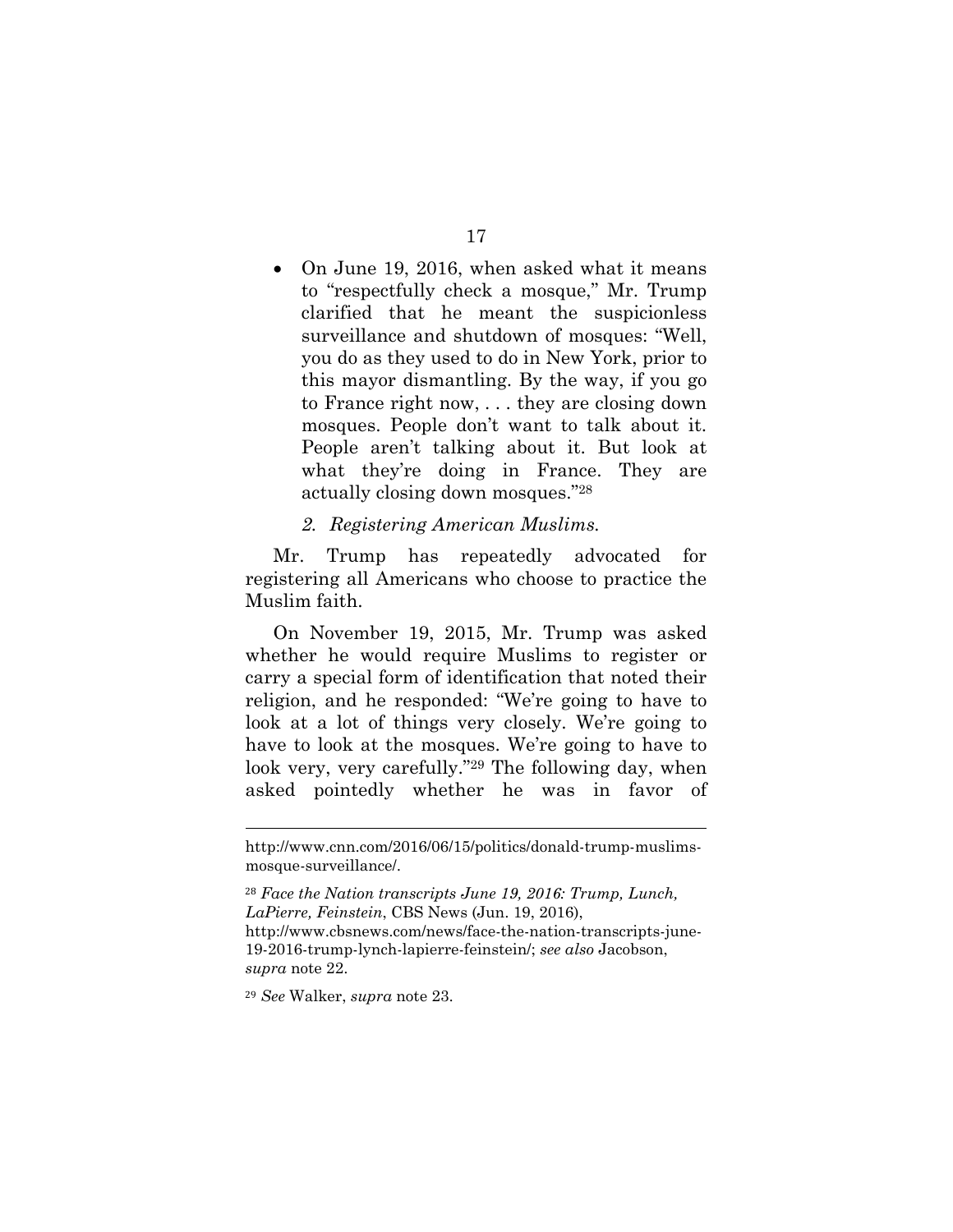implementing a database tracking Muslims, he responded, "Oh I would certainly implement that. Absolutely."30 When asked whether Muslims would be legally obligated to sign into the database, Mr. Trump responded, "They have to be—they have to be."31

Mr. Trump was asked how registering Muslims would be different from the Nazis' registration of Jewish people. He responded four times: "You tell me."32

The President has echoed his call for a registry of American Muslims on several occasions:

- On November 21, 2015, Mr. Trump reaffirmed his desire to have a database of all Muslims: "So the database—I said yeah, that's alright fine . . . but database is okay, and watch list is okay, and surveillance is okay. If you don't mind, I want to be—I want to surveil."33
- The following day, Mr. Trump was asked: "You did stir up a controversy with those comments over the database. Let's try to clear

<sup>31</sup> *Id.*

 $\overline{a}$ 

<sup>32</sup> *Id*.

<sup>30</sup> Vaughn Hillyard, *Donald Trump's Plan for a Muslim Database Draws Comparison to Nazi Germany,* NBC News (Nov. 20, 2015), http://www.nbcnews.com/politics/2016 election/trump-says-he-would-certainly-implement-muslimdatabase-n466716.

<sup>33</sup> ABC 33/40, Donald Trump in Birmingham: Full speech at the BJCC (Nov. 21, 2015), https://www.youtube.com/watch?v= IgvPoFo1zPY (minutes 43:11 to 43:32).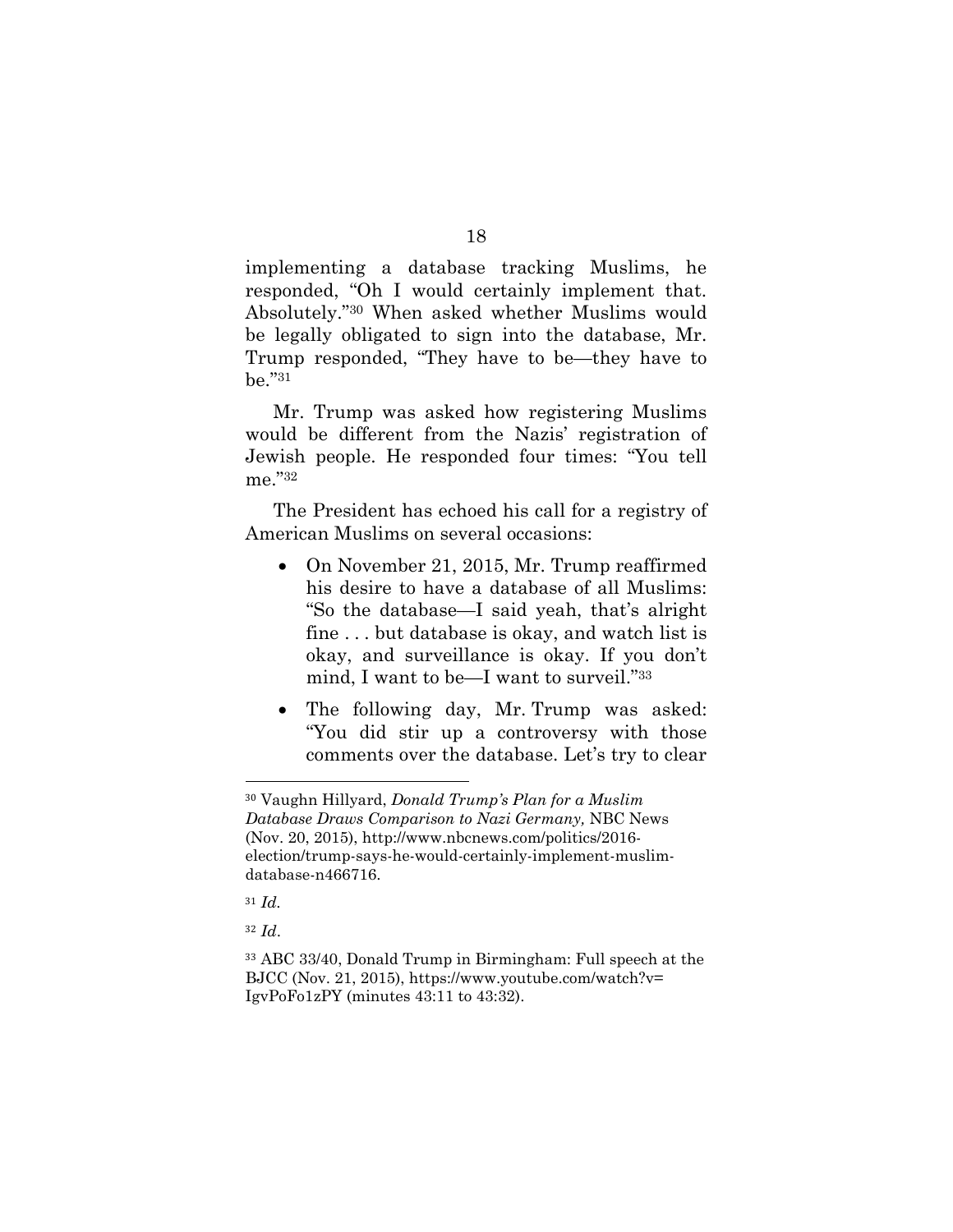that up. Are you unequivocally now ruling out a database on all Muslims?" He responded, "No not at all."34

- The day following that, Mr. Trump stated: "We have to really be vigilant with respect to the Muslim population . . . we have to surveil; we have to create lists; we have the refugees coming in and we have to create lists."35
	- *3. Profiling Muslims.*

On June 19, 2016, Mr. Trump stated that it was "common sense" to profile Muslims.36 He later went further, stating on September 19, 2016, that there is "no choice" but to profile Muslim people.37

 $\overline{a}$ 

#### 19

<sup>34</sup> *See* Carroll, *supra* note 22.

<sup>35</sup> *Donald Trump in Ohio: U.S. has become 'soft, weak,'* Dayton Daily News (Nov. 23, 2015), http://www.daytondailynews.com/news/national-govt- politics/donald-trump-ohio-has-become-softweak/5ZOBQutE4XSjTxV2NjvFnJ/.

<sup>36</sup> *Face the Nation transcripts June 19, 2016: Trump, Lynch, LaPierre, Feinstein*, CBS News (June 19, 2016), http://www.cbsnews.com/news/face-the-nation-transcripts-june-19-2016-trump-lynch-lapierre-feinstein/.

<sup>37</sup> Aaron Blake, *Donald Trump doesn't call his position racial profiling. It is.*, Wash. Post (Sept. 20, 2016), https://www.washingtonpost.com/news/the-fix/wp/2016/09/20/ donald-trump-doesnt-call-his-position-racial-profiling-it-is/.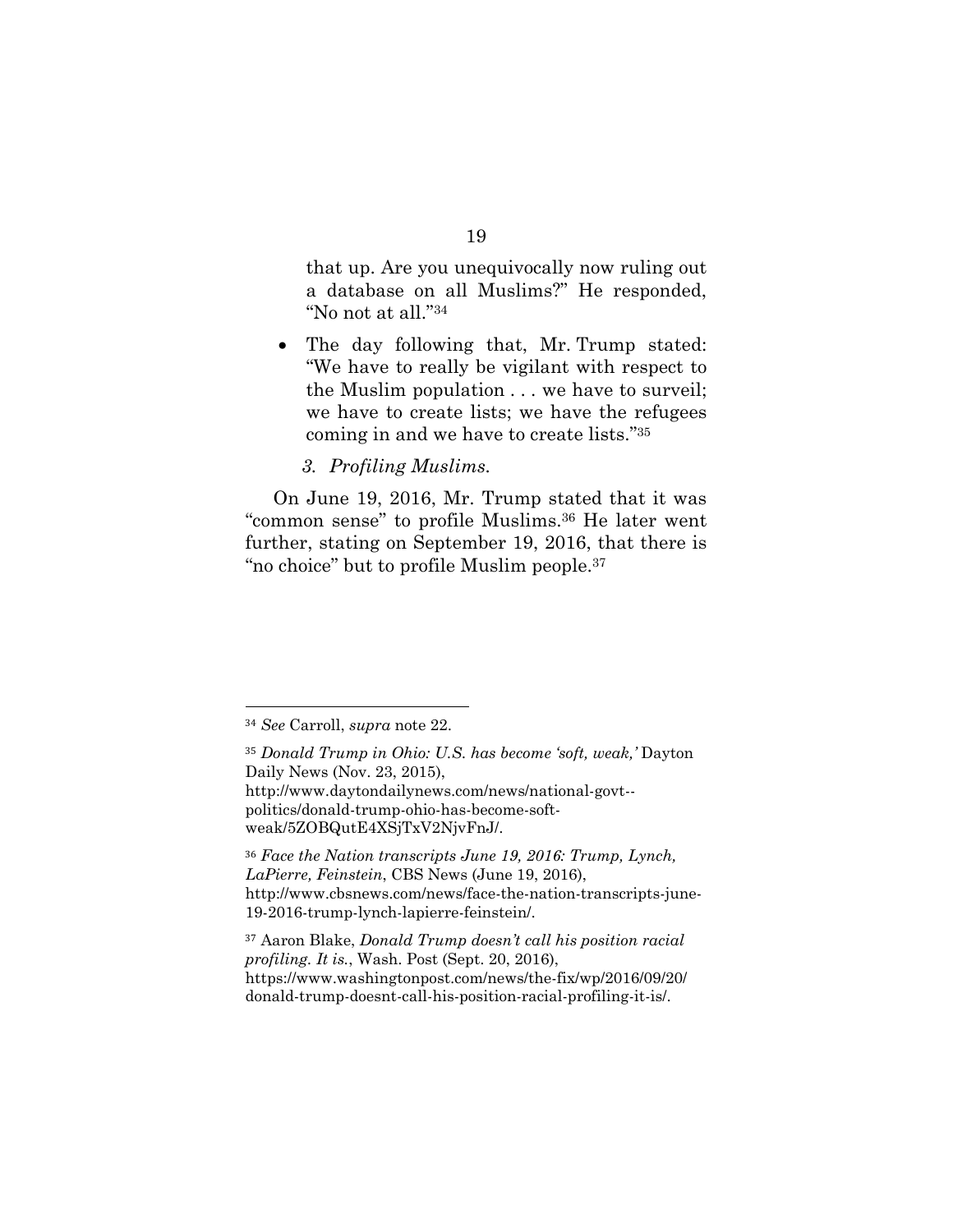## **C. The President's Specific Pledge To Restrict The Entry Of Muslims Under The Guise Of A Neutral Order.**

Mr. Trump repeatedly promised that he would prevent Muslims from entering the U.S. and that he would achieve this result by speaking in terms of "territories" and "extreme vetting" instead of using the word "Muslim." He also previewed that, upon doing so, he would invoke the President's broad immigration powers—just as the Government does now—and justified that position by reference to the internment of Japanese Americans during World War II.

On December 7, 2015, Mr. Trump announced on his website: "Donald J. Trump is calling for a total and complete shutdown of Muslims entering the United States until our country's representatives can figure out what is going on."38 The same day that Mr. Trump issued this announcement, he tweeted it with the title "Statement on Preventing Muslim Immigration."39 Further equating Muslims with hatred and terror, he tweeted, "Just put out a very important policy statement on the extraordinary influx of hatred & danger coming into our country.

<sup>38</sup> Press Release, Trump-Pence, *Donald J. Trump Statement on Preventing Muslim Immigration* (Dec. 7, 2015),

https://web.archive.org/web/20170508054010/https://www.donal djtrump.com/press-releases/donald-j.-trump-statement-onpreventing-muslim-immigration (Internet Archive record on May 8, 2017).

<sup>39</sup> Donald J. Trump, Twitter (Dec. 7, 2015), https://twitter.com/ realDonaldTrump/status/673993417429524480.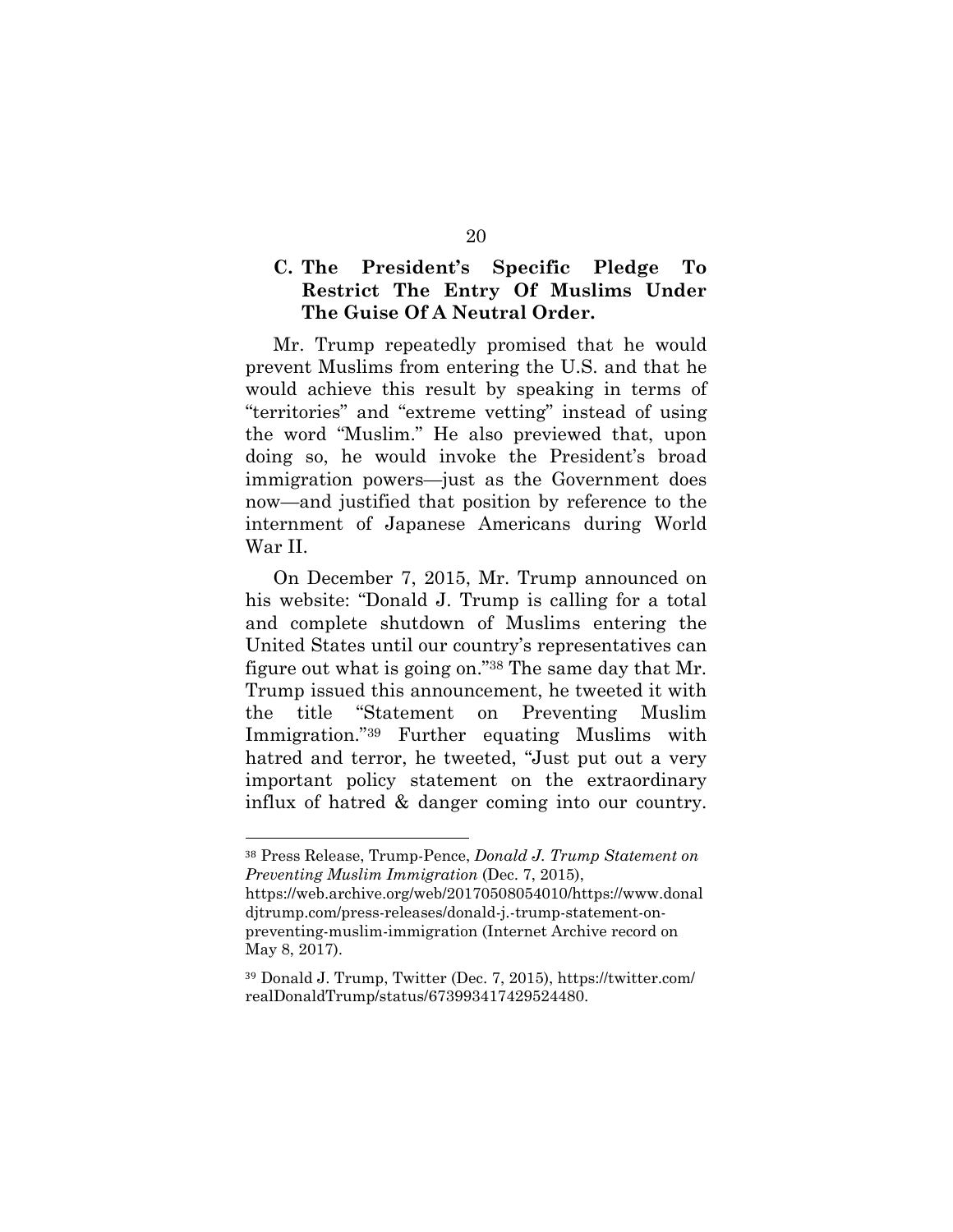We must be vigilant!"<sup>40</sup> At a rally the same day, Mr. Trump called for "a total and complete shutdown of Muslims," and added: "We have no choice. We have no choice. We have no choice."41 He also appeared on national television to advocate his ban on Muslims.42

On December 8, 2015, the day following the announcement of his intent to ban Muslims, Mr. Trump was asked whether such a "broad approach against all Muslims" would be counterproductive, in contrast to targeting people the Government had reason to investigate. Mr. Trump confirmed that he would not distinguish between Muslims and people suspected of wrongdoing, citing President Franklin D. Roosevelt's World War II Executive Proclamations authorizing the detention and internment of Japanese, German, and Italian aliens: "[L]ook at Franklin Roosevelt, a respected president, highly respected. Take a look at Presidential proclamations back a long time ago, 2525, 2526, and 2527 what he was doing with Germans, Italians, and Japanese because he had to do it."43

<sup>41</sup> *Id*.

 $\overline{a}$ 

<sup>42</sup> *Id.*

<sup>40</sup> Jenna Johnson, *Trump calls for 'total and complete shutdown of Muslims entering the United States,'* Wash. Post (Dec. 7, 2015), https://www.washingtonpost.com/news/postpolitics/wp/2015/12/07/donald-trump-calls-for-total-andcomplete-shutdown-of-muslims-entering-the-united-states/.

<sup>43</sup> *Donald Trump On Muslim Travel Ban, Obama And 2016*, YouTube (Dec. 8, 2015), https://www.youtube.com/watch? v=5I3E3-U-1jc (minutes 00:46 to 01:03); Michael Barbaro and Alan Rappeport, In Testy Exchange, Donald Trump Interrupts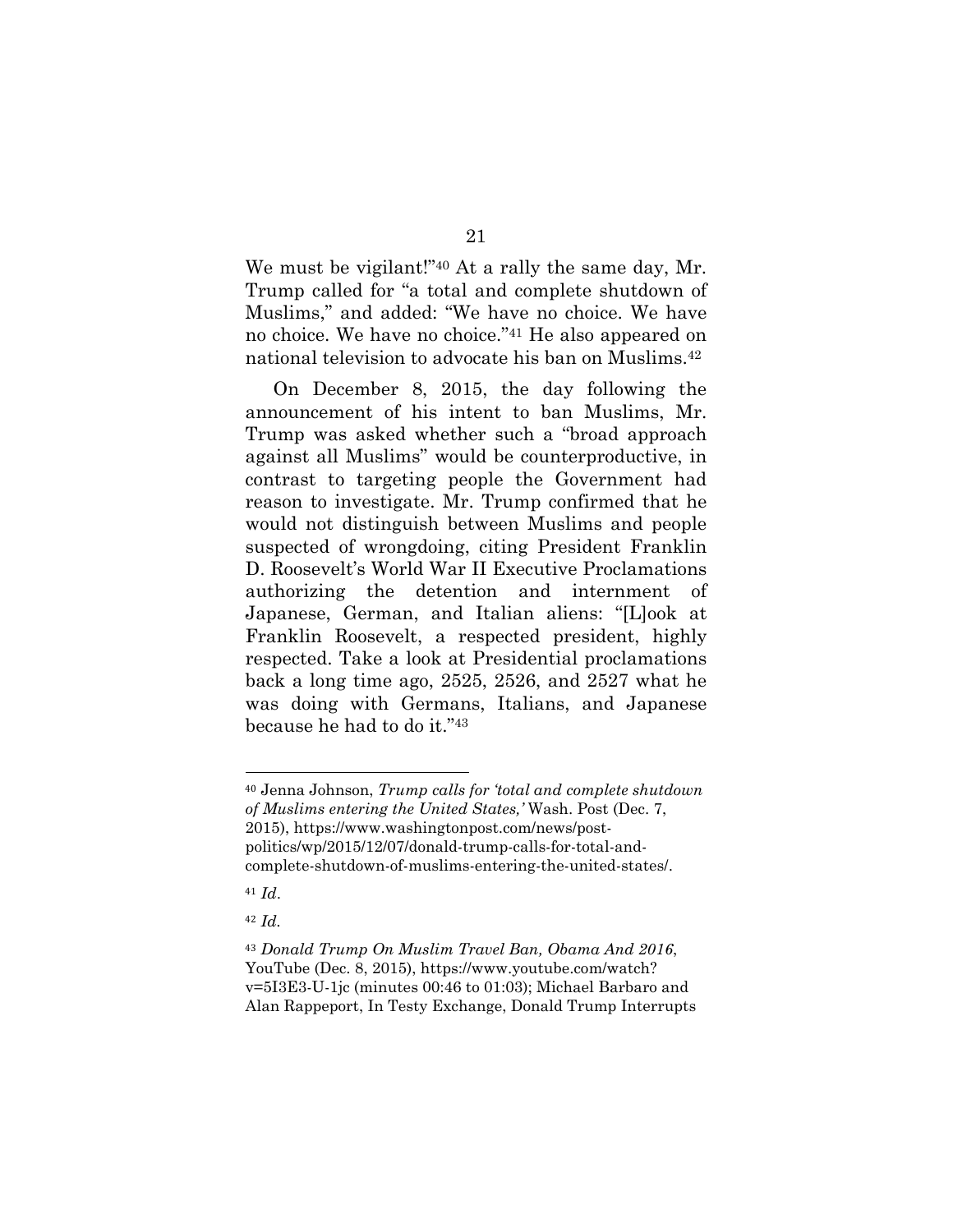When asked how border officials might implement his plan, Mr. Trump explained: "They would say, 'are you Muslim?'" The commentator further questioned: "And if they said yes, they would not be allowed in the country?" Mr. Trump responded, "That's correct."44

That same day, when asked whether he was given "any pause at all" by being compared to Hitler, Mr. Trump again justified banning Muslims based on President Roosevelt's internment of Japanese Americans, stating: "No because what I'm doing is no different than what F.D.R. did. F.D.R.'s solution for Germans, Italians, Japanese, many years ago."45 Asked if he was in favor of internment camps, Mr. Trump repeated his reliance upon President Roosevelt's actions during World War II: "He did the same thing."46

<sup>45</sup> Miriam Hernandez, *Trump Cites History to Defend Muslim Immigration Ban,* ABC 7 (Dec. 9, 2015), http://abc7.com/politics/trump-cites-history-to-defend-muslimimmigration-ban/1116396/.

<sup>46</sup> *Id*.

and 'Morning Joe' Cuts to Commercial, New York Times (Dec. 8, 2015), https://www.nytimes.com/politics/firstdraft/2015/12/08/in-testy-exchange-donald-trump-interruptsand-morning-joe-cuts-to-commercial/.

<sup>44</sup> *Donald Trump On Muslim Travel Ban, Obama And 2016*, YouTube (Dec. 8, 2015), https://www.youtube.com/watch? v=5I3E3-U-1jc (minutes 14:58 to 15:14); *Hardball with Chris Matthews Transcript 12/8/15*, MSNBC (Dec. 8, 2015), http://www.msnbc.com/transcripts/hardball/2015-12-08.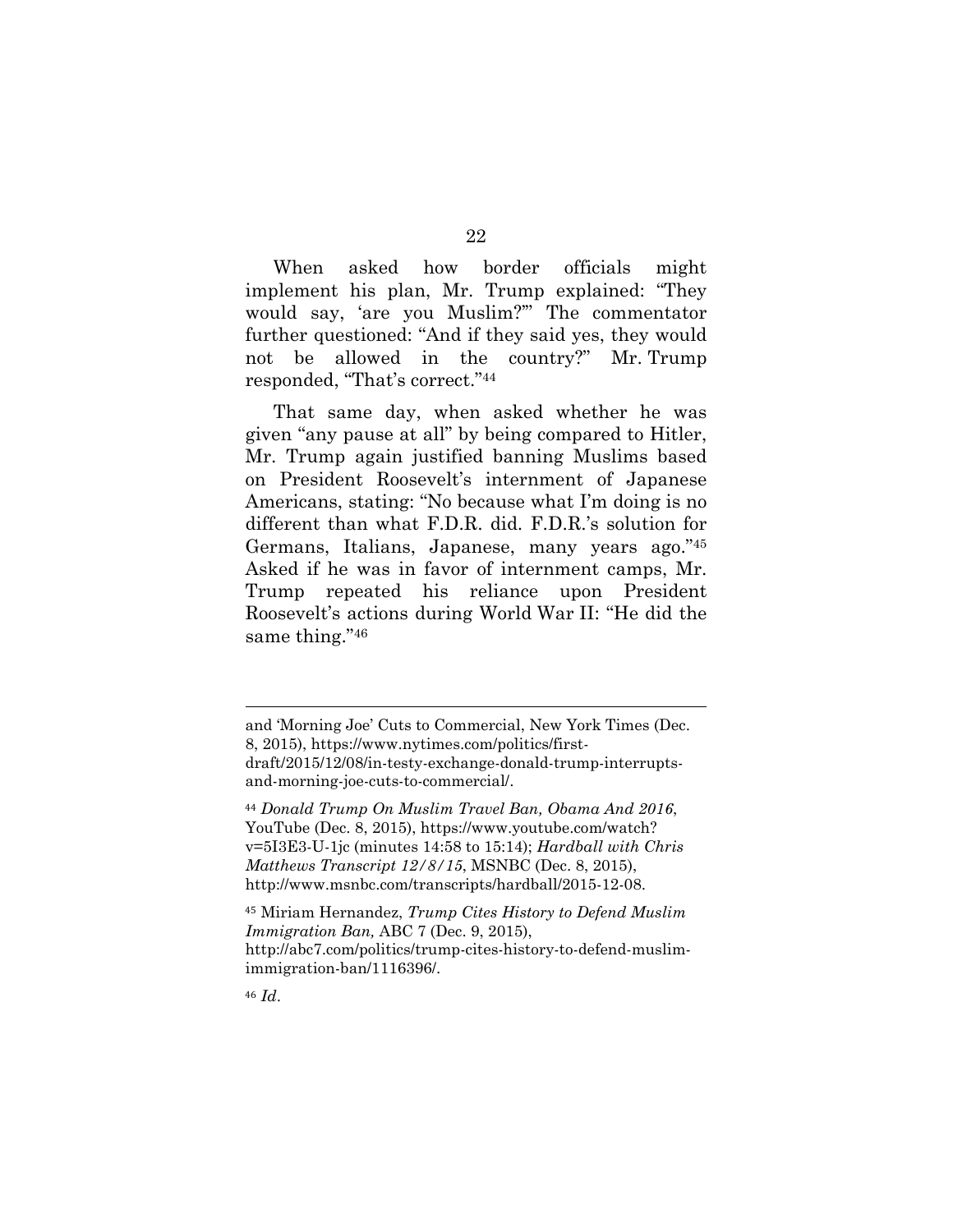Two days later, on December 10, 2015, Mr. Trump defended his position by publishing a link to an article stating that Islam is a "very evil and wicked religion," a "false religion," advocating that Muslims should be banned, and making further analogy to the treatment of Japanese during World War II.47

On March 9, 2016, Mr. Trump stated denied that a distinction could be made between "radical Islam" and "Islam itself," and stated "we can't allow people coming into this country who have this hatred of the United States."48 Echoing the justification used by the Government to detain Japanese Americans in *Korematsu*—he stated that it was necessary to include all Muslims because "you don't know who is who."49 *See Korematsu*, 323 U.S. at 218-19 ("temporary exclusion [of all Japanese Americans] was rested by the military" on the rationale that "it was impossible to bring about an immediate segregation of the disloyal from the loyal").

Moreover, on June 13, 2016, Mr. Trump previewed that he would attempt to defend his

<sup>47</sup> Donald J. Trump, Twitter (Dec. 10, 2015), https://twitter.com/ realDonaldTrump/status/675034063447662592; *see also* Sarah Larimer, *Why Franklin Graham says Donald Trump is right about stopping Muslim immigration,* Wash. Post (Dec. 10, 2015), https://www.washingtonpost.com/news/acts-offaith/wp/2015/12/10/why-franklin-graham-says-donald-trumpis-right-about-stopping-muslim-immigration/.

<sup>48</sup> Transcript, Anderson Cooper 360 Degrees (Mar. 9, 2016), http://www.cnn.com/TRANSCRIPTS/1603/09/acd.01.html.

<sup>49</sup> *Id.*; *see also* Schleifer, *supra* note 6.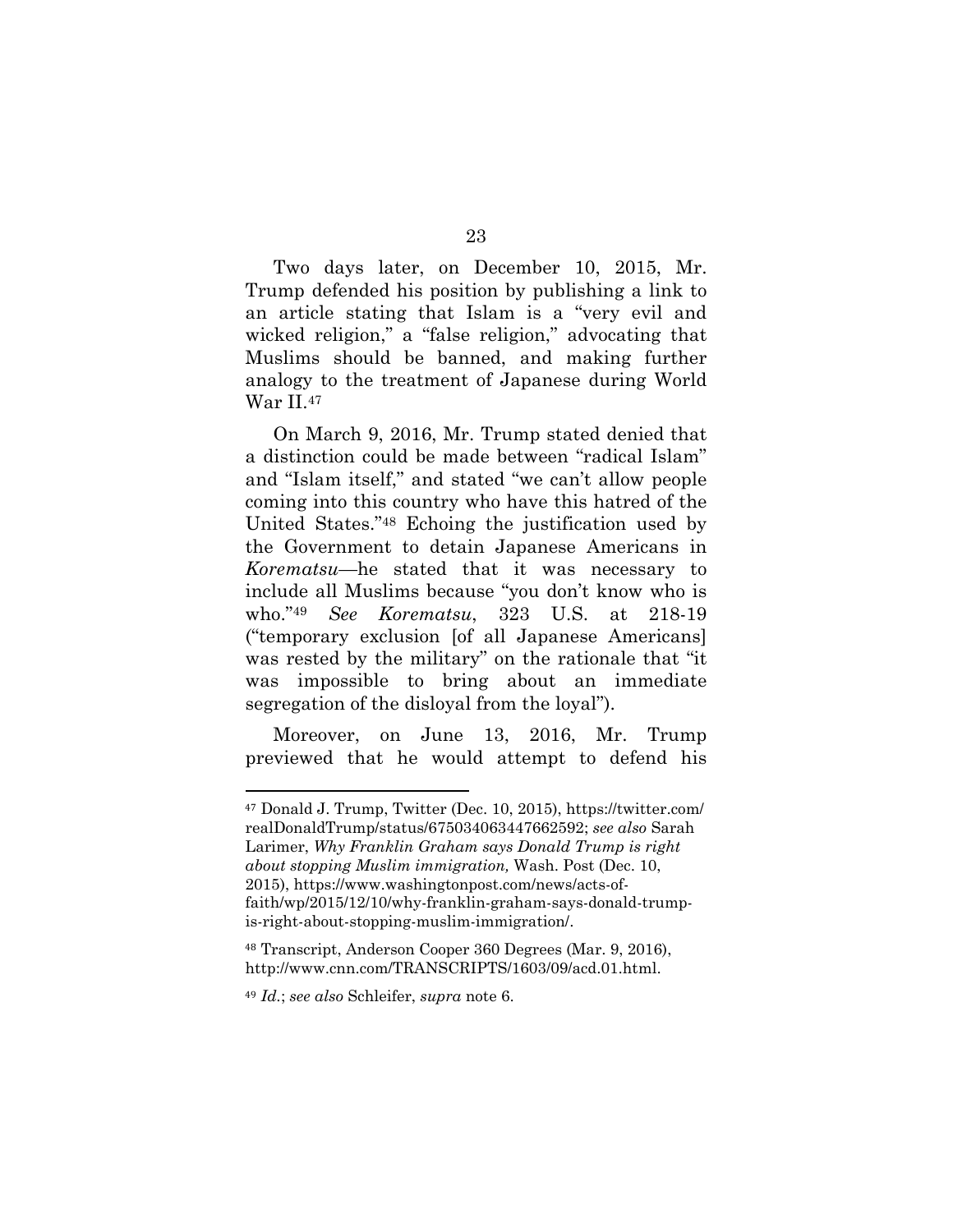religious ban based on the President's immigration authority. Indeed, just as he did in his Order and the government does before this Court, Mr. Trump invoked the language of 8 U.S.C. § 1182(f), stating that "laws of the United States give the president powers to suspend entry into the country of any class of persons . . . as he or she deems appropriate."50

Two days later, on June 15, 2016, Mr. Trump explained that he would not back down from pursuing his "temporary ban on Muslim integration" even if he faced opposition by the Senate, again equating being Muslims with being a radical terrorist. He stated, "You are going to have to watch and are going to have to see. I have done a lot of things that nobody thought I could do."51

The government suggests that the President's statement that he would achieve his campaign promise by acting based on "territory" indicates that he abandoned his intent to discriminate against Muslims. Pet. Br. 73-74. That argument is refuted by the President's actual statements, in which he expressly stated that he viewed "territory" as a proxy for the word "Muslim." In particular, on July 21, 2016, Mr. Trump stated, "[W]e must immediately suspend immigration from any nation that has been

<sup>50</sup> *Donald Trump Remarks in Manchester, New Hampshire*, C-SPAN (June 13, 2016), https://www.c-span.org/video/?410976- 1/donald-trump-delivers-remarks-national-security-threats (minutes 5:30 to 6:40).

<sup>51</sup> *Face the Nation transcripts June 5, 2016: Trump*, CBS News (June 5, 2016), http://www.cbsnews.com/news/face-the-nationtranscripts-june-5-2016-trump/.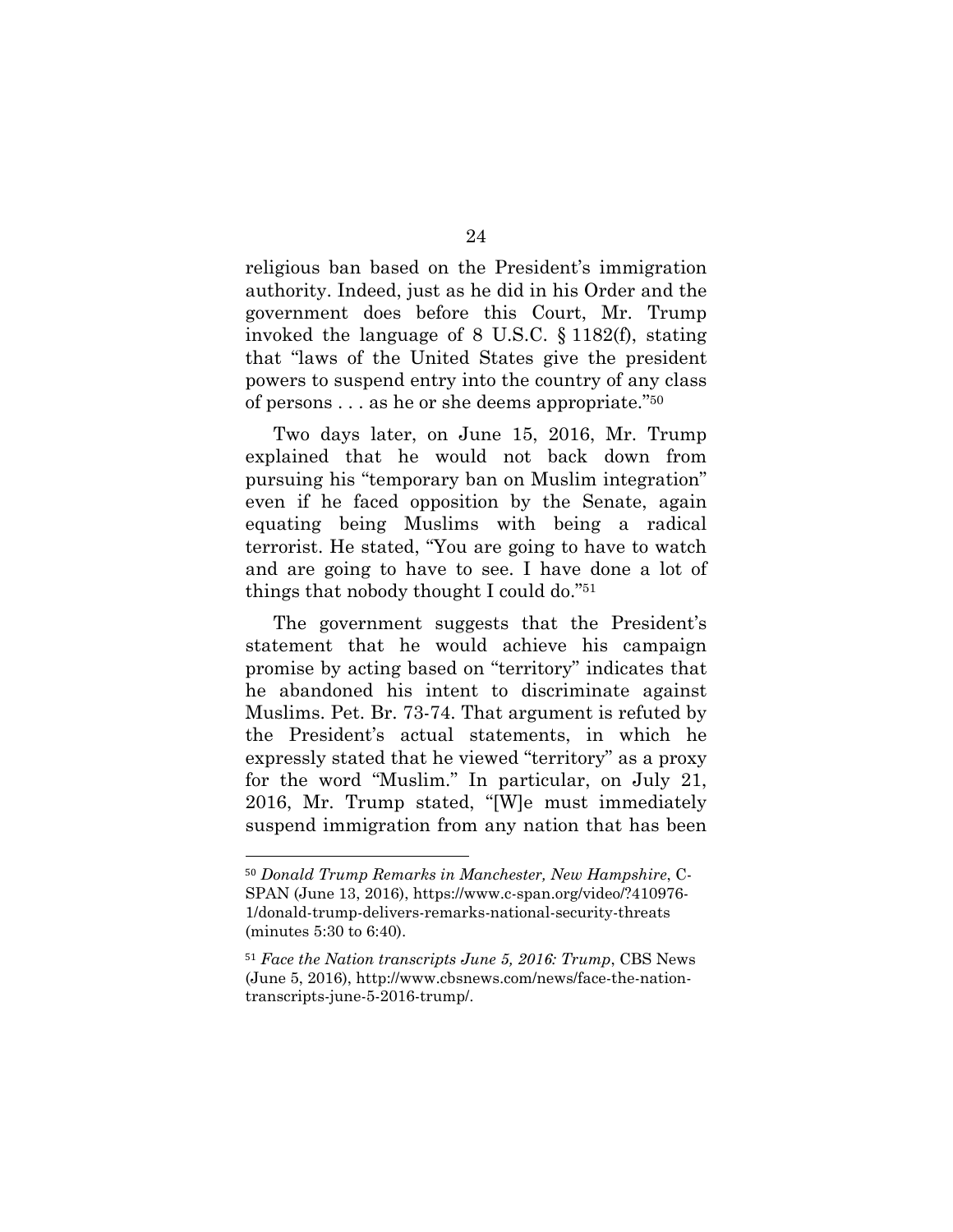compromised by terrorism until such time it's proven that vetting mechanisms have been put in place."52 Three days later, asked whether this language indicated an intent to "pull back from" the "Muslim ban," Mr. Trump made clear that it was not:

I don't think so. . . In fact, you could say it's an expansion, I'm looking now at territory. People were so upset when I used the word "Muslim": "Oh, you can't use the word 'Muslim.'" Remember this. And I'm okay with that, because I'm talking territory instead of Muslim. . . .

Now, we have a religious, you know, everybody wants to be protected. And that's great. . . . I view it differently. . . .

We're making it territorial. We have nations and we'll come out, I'm going to be coming out over the next few weeks with a number of the places.53

The President advocated restricting the entry of Muslims to the United States on numerous other occasions:

<sup>52</sup> Politico, *Full text: Donald Trump 2016 RNC draft speech transcript* (July 21, 2016),

http://www.politico.com/story/2016/07/full-transcript-donaldtrump-nomination-acceptance-speech-at-rnc-225974.

<sup>53</sup> Transcript, Meet the Press, NBC News (July 24, 2016), http://www.nbcnews.com/meet-the-press/meet-press-july-24- 2016-n615706; Jenna Johnson, *Donald Trump is expanding his Muslim ban, not rolling it back*, Wash. Post (July 24, 2016), https://www.washingtonpost.com/news/postpolitics/wp/2016/07/24/donald-trump-is-expanding-his-muslimban-not-rolling-it-back/.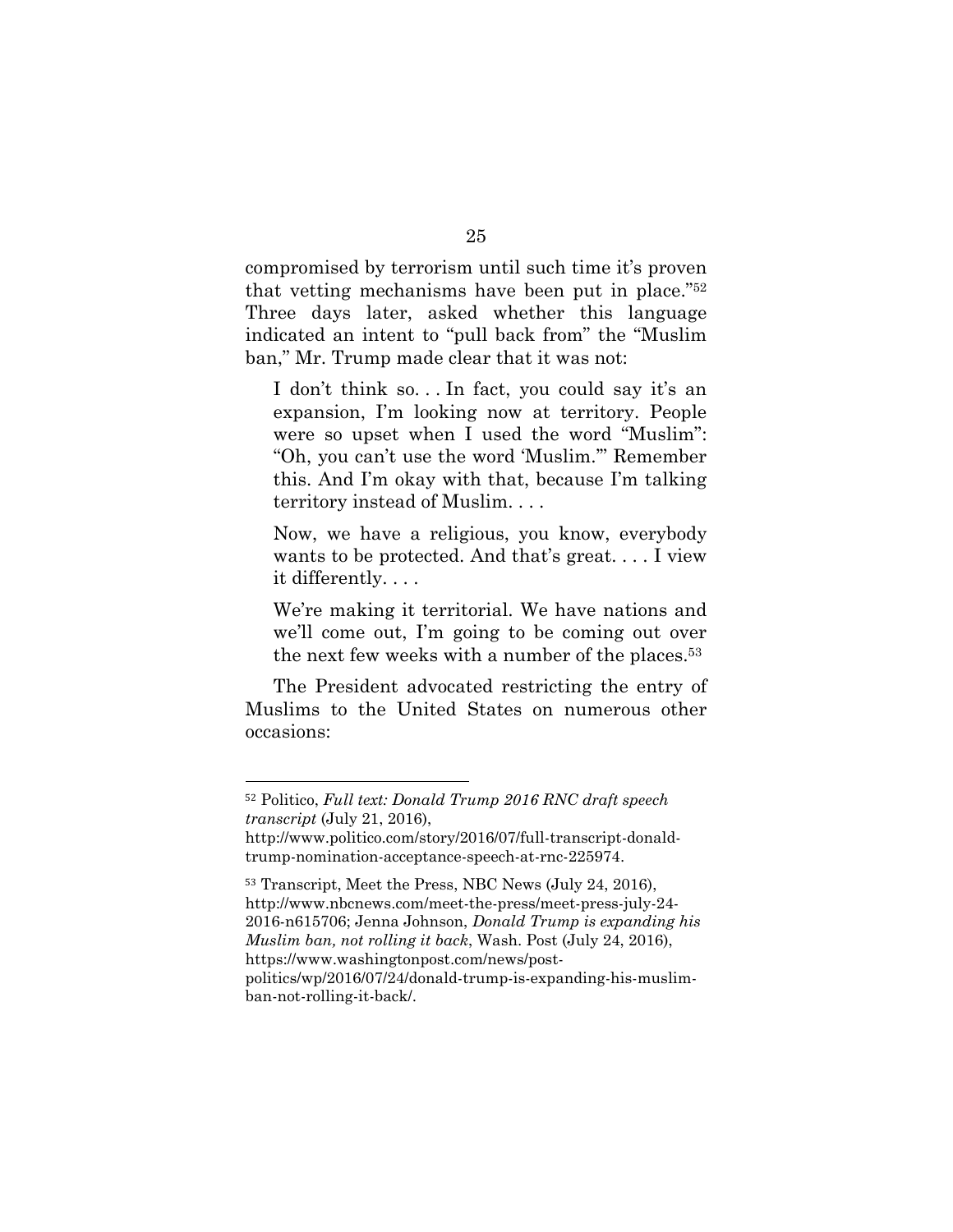- On September 18, 2015, when asked about getting "rid of" Muslims, Mr. Trump responded that he was "going to be looking at that and many other things."54
- On October 12, 2015, Mr. Trump tweeted: "Muslims escorted into U.S. through Mexico. Now arriving to Oklahoma and Kansas! Congress?"55
- On January 2, 2016, Mr. Trump tweeted: "Hillary Clinton said that it is O.K. to ban Muslims from Israel by building a WALL, but not O.K. to do so in the U.S. We must be vigilant!"56
- On March 22, 2016, Mr. Trump tweeted that Hillary Clinton was "incompetent" because she would "let the Muslims flow in. No way!"57
- On March 24, 2016, Mr. Trump tweeted that "[i]t is amazing how often I am right" about "Muslims."58

 $\overline{a}$ 

<sup>56</sup> Donald J. Trump, Twitter (Jan. 2, 2016), https://twitter.com/ realDonaldTrump/status/683277309969694720.

<sup>57</sup> Donald J. Trump, Twitter (Mar. 22, 2016), https://twitter.com/ realDonaldTrump/status/712473816614772736.

<sup>58</sup> Donald J. Trump, Twitter (Mar. 24, 2016), https://twitter.com/ realDonaldTrump/status/713012045214531584.

<sup>54</sup> *See* Schleifer, *supra* note 3.

<sup>55</sup> Donald J. Trump, Twitter (Oct. 12, 2015), https://twitter.com/ realDonaldTrump/status/653774823483703297.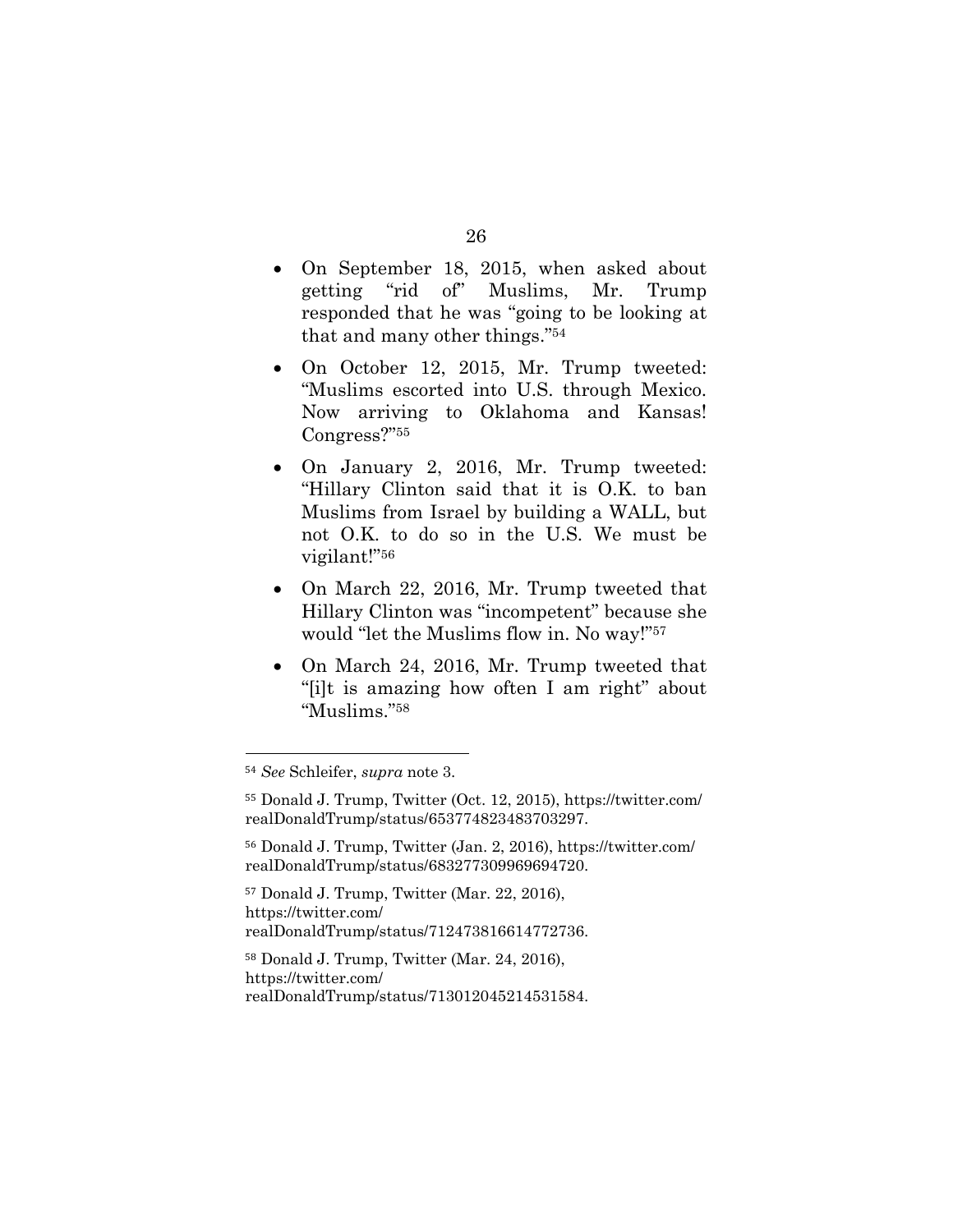## **D. The President Has Reaffirmed His Discriminatory Purpose On Several Occasions Since Being Elected.**

The government does not meaningfully contest that the reprehensible statements above demonstrate hatred for, and a desire to discriminate against, people of the Muslim faith. It, instead, argues that "nearly all" of the statements demonstrating the President's intent to assail Muslims took place before he was elected, Pet. Br. 12, 22, 71, 73, and that the Court should ignore them because Mr. Trump has since taken the oath of office, Pet. 73.

That argument is easily refuted by the factual record alone. First, the government's suggestion that the oath of office "mark[ed] a profound transition" in the President, Pet. Br. 73, is belied by the fact that he issued an Executive Order, within days of taking the oath, without consulting any national security experts, doing what he said he would do before he took the oath—down to the details of naming "territories" and the legal authority invoked.

Second—far from ever retracting his pledge—the President has made numerous statements connecting his Executive Order to his discriminatory campaign promise since being elected. Indeed, even if there were some rule against considering preelection statements (a rule that seems to confuse the *weight* that should be given statements with the *admissibility* of statements), the President's postelection references to those sentences would require their consideration here.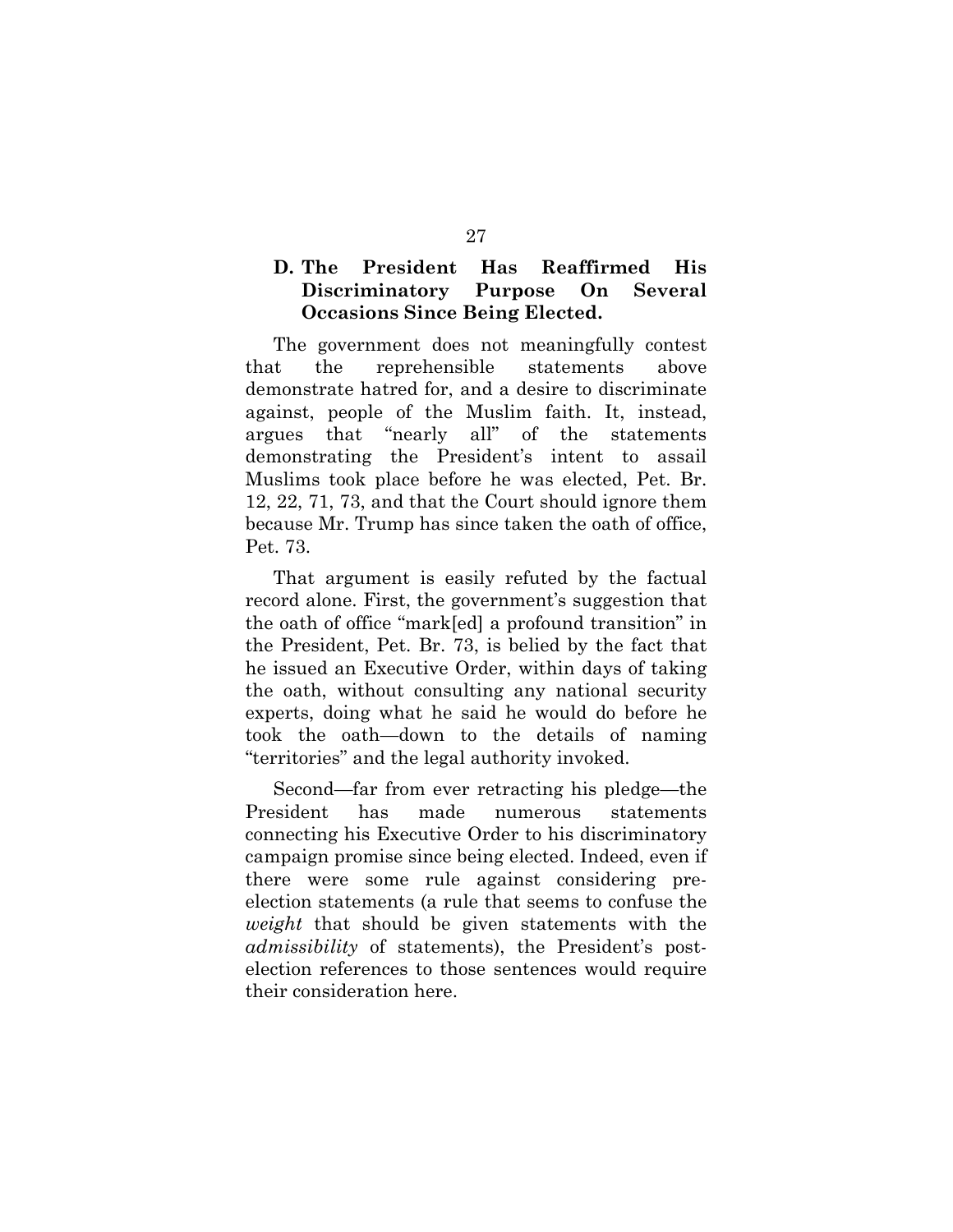Over a month after being elected, Mr. Trump was asked whether he would reevaluate his intention to ban entry of Muslim people. Referring to his earlier pledge, he responded: "You know my plans all along, and I've been proven to be right."59

Within a week of taking the oath of office, the President signed his initial Executive Order. Upon reading its abstruse title, "Protecting the Nation from Foreign Terrorist Entry into the United States," he added, "We all know what that means"—an obvious reference to his well-known pledge to prevent Muslims from entering the country.60 The same day, President Trump explained on national television that the exceptions he had set forth in his Order were intended to prioritize Christians over Muslims. He stated that he sees Christians as a "priority" and—expressly drawing a comparison between Christian refugees and Muslim refugees—

<sup>59</sup> Video, *Trump: 'You've known my plans' on proposed Muslim ban*, Wash. Post (Dec. 21, 2016),

https://www.washingtonpost.com/video/politics/trump-youveknown-my-plans-on-proposed-muslim-

ban/2016/12/21/8a7bba66-c7ba-11e6-acda-

<sup>59924</sup>caa2450\_video.html; Abby Phillip and Abigail

Hauslohner, *Trump on the future of proposed Muslim ban, registry: 'You know my plans,'* Wash. Post (Dec. 22, 2016), https://www.washingtonpost.com/news/post-

politics/wp/2016/12/21/trump-on-the-future-of-proposedmuslim-ban-registry-you-know-my-plans/.

<sup>60</sup> *Trump Signs Executive Orders at Pentagon*, ABC News (Jan. 27, 2017), http://abcnews.go.com/Politics/video/trump-signsexecutive-orders-pentagon-45099173.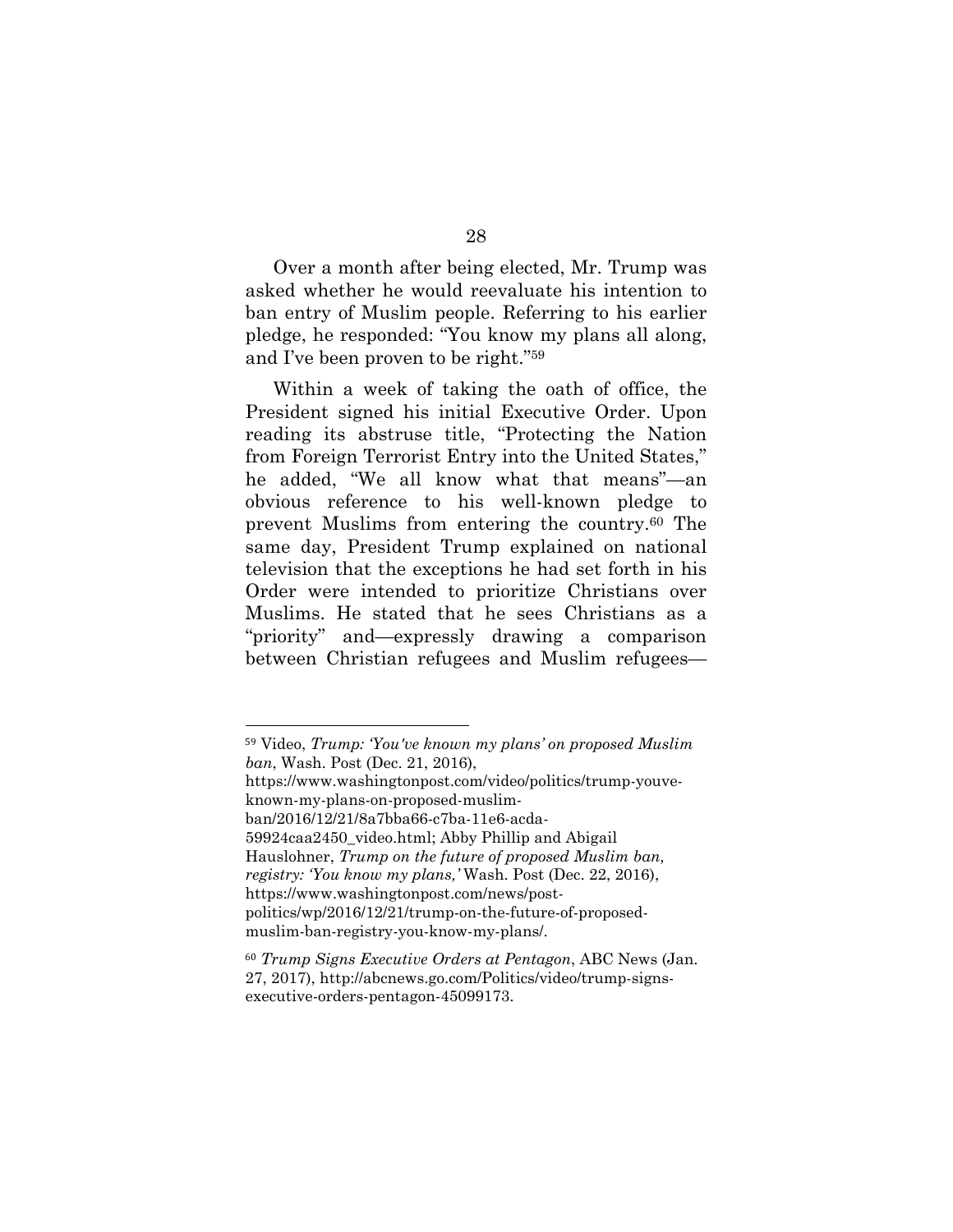he explained that he was "going to help" Christians.<sup>61</sup>

On February 4, 2017, President Trump referred to his initial Executive Order the same way he had throughout his campaign—as a "ban"—stating that "certain Middle-Eastern countries agree with the ban."62 After the government received stays in judicial proceedings across the country while they revised the Executive Order, the President's senior advisor stated that the new Order would be designed to achieve "the same basic policy outcome" as the first Order and to address only "very technical issues."63

On March 15, 2017, the day that President Trump's second Order was first enjoined, President Trump himself stated that the Order was simply "a watered down version of the first order" and expressed that he would prefer to "go all the way"

<sup>61</sup> David Brody, *Brody File Exclusive: President Trump Says Persecuted Christians Will Be Given Priority As Refugees*, CBN News (Jan. 27, 2017), http://www1.cbn.com/thebrodyfile/ archive/2017/01/27/brody-file-exclusive-president-trump-sayspersecuted-christians-will-be-given-priority-as-refugees.

<sup>62</sup> Politico, *Trump warns of 'death & destruction' if U.S. not allowed to limit immigration* (Feb. 4, 2017),

http://www.politico.com/story/2017/02/trump-travel-ban-judgejames-robart-234643; Donald J. Trump, Twitter (Feb. 4, 2017), https://twitter.com/realDonaldTrump/status/8278659577501614 08.

<sup>63</sup> Fox News, Transcript, *Miller: New order will be responsive to the judicial ruling* (Feb. 21, 2017),

http://www.foxnews.com/transcript/2017/02/21/miller-neworder-will-be-responsive-to-judicial-ruling-rep-ron-desantis/.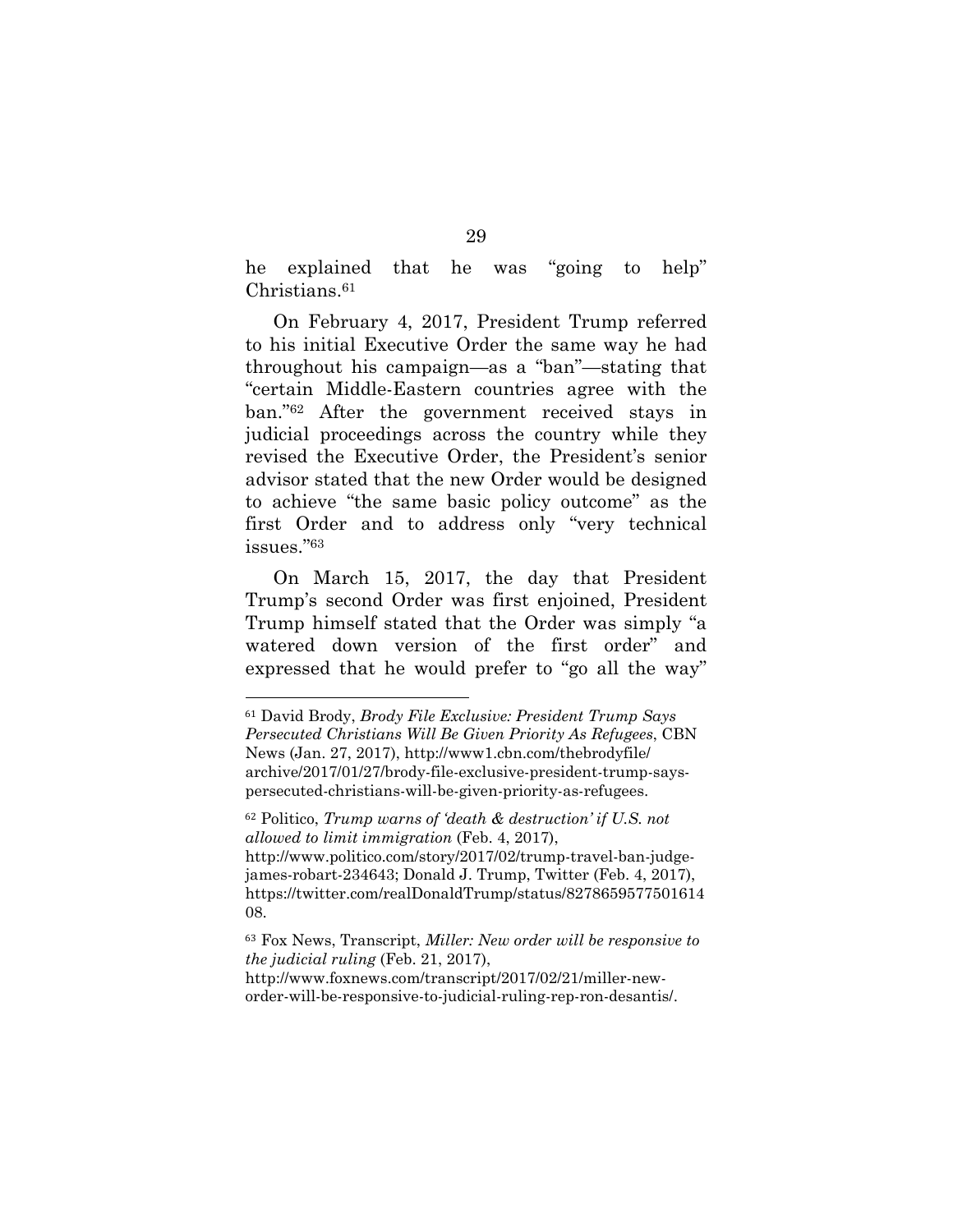and do "what [he] wanted to do in the first place."64 The next day, President Trump reiterated his oftexpressed view during the campaign that "[t]he assimilation [of Muslims in the U.S.] has been very, very hard. It's been a very, very difficult process."65

In these proceedings, the Acting Solicitor General has repeatedly represented that the President's revised Executive Order bears no connection to the "Travel Ban" or "Muslim Ban" for which the President long advocated, attempting to sanitize the Order as a national security judgment based on a need for greater information from the selected nations. *See, e.g.*, Pet. Br. 65, 70.66 The President's own statements since issuing the revised order,

 $\overline{a}$ 

<sup>66</sup> *See also* Garrett Epps, *Trump's Tweets May Have Sunk His Travel Ban*, Atlantic (June 5, 2017), https://www.theatlantic.com/politics/archive/2017/06/trumpstweets-may-have-sunk-his-travel-ban/529167/. The President's Press Secretary made similar representations that "it's not a travel ban." Peter W. Stevenson, *Trump says it's a travel 'ban.' His staff insisted it wasn't*, Wash. Post (June 5, 2017), https://www.washingtonpost.com/news/thefix/wp/2017/06/05/trump-says-its-a-travel-ban-his-staff-insistedit-wasnt/.

30

<sup>64</sup> Andrew Prokop, *With Trump's new travel order blocked and his health bill flailing, his agenda's in tatters*, Vox (Mar. 16, 2017), http://www.vox.com/policy-andpolitics/2017/3/16/14935784/trump-achievementsaccomplishments.

<sup>65</sup> Chris Cillizza, *Donald Trump's explanation of his wiretapping tweets will shock and amaze you*, Wash. Post (Mar. 16, 2017), https://www.washingtonpost.com/news/thefix/wp/2017/03/16/donald-trump-explained-twitter-the-universeand-everything-to-tucker-carlson/.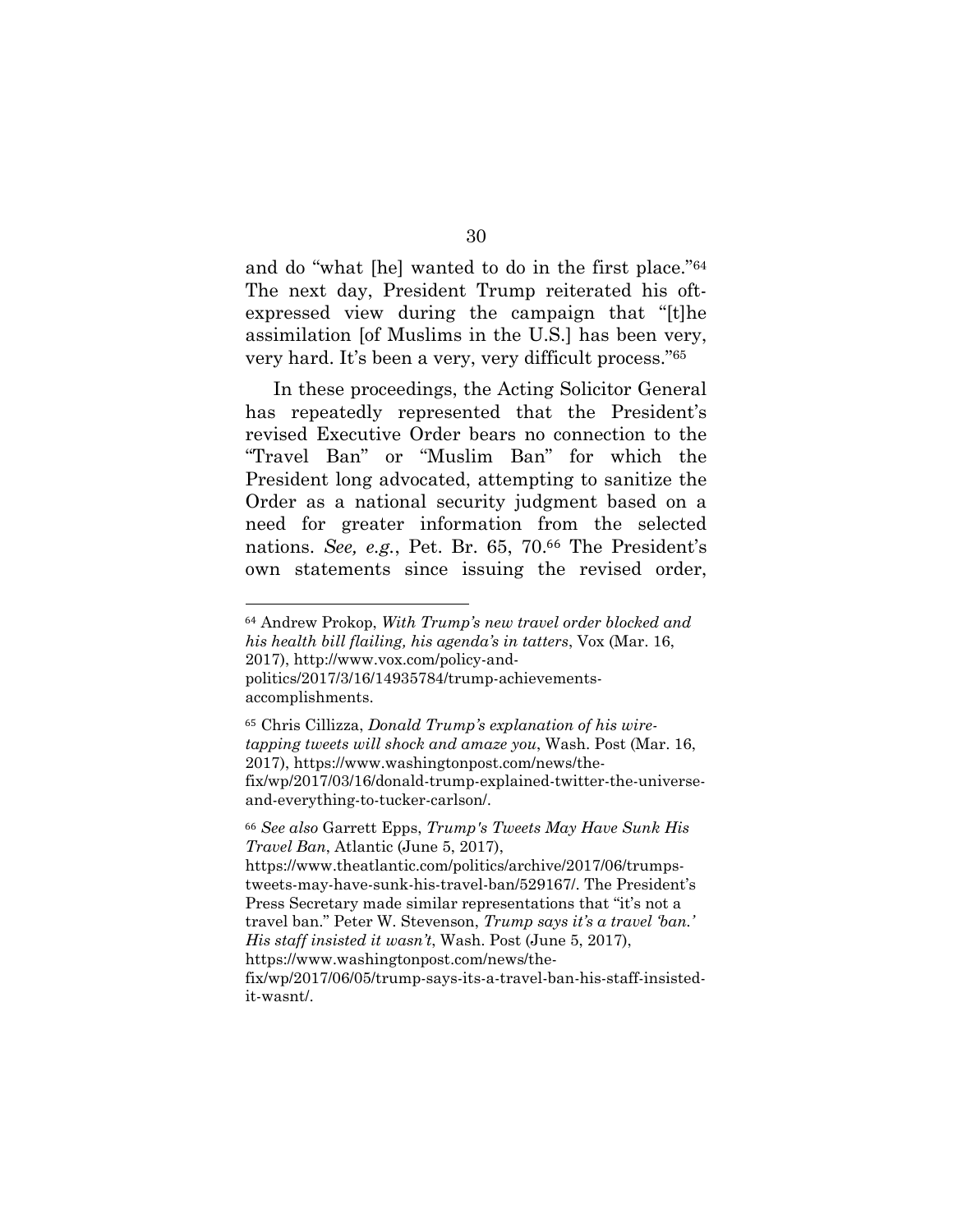however, make clear that he views it as effectuating his long-promised "Travel Ban." Indeed, he has derided the Department of Justice for making the language in the Executive Order "politically correct," directly implying that his actual intention is to single out Muslims (indeed, his complaint cannot reasonably be attributed any other meaning). In particular, the President has made the following statements:

- On April 26, 2017, the President stated, "the Ninth Circuit rules against the ban . . . ridiculous."<sup>67</sup>
- On June 3, 2017, the President stated, "We need the Travel Ban as an extra level of safety!"<sup>68</sup>
- Two days later, the President stated, "People, the lawyers and the courts can call it whatever they want, but I am calling it what we need and what it is, a TRAVEL BAN!"<sup>69</sup>
- The same day, he stated, "The Justice Dept. should have stayed with the original Travel Ban, not the watered down, politically correct

<sup>67</sup> Donald J. Trump, Twitter (April 26, 2017), https://twitter.com/realDonaldTrump/status/8571774342103040 01.

<sup>68</sup> Donald J. Trump, Twitter (June 3, 2017), https://twitter.com/ realDonaldTrump/status/871143765473406976.

<sup>69</sup> Donald J. Trump, Twitter (June 5, 2017), https://twitter.com/ realDonaldTrump/status/871674214356484096.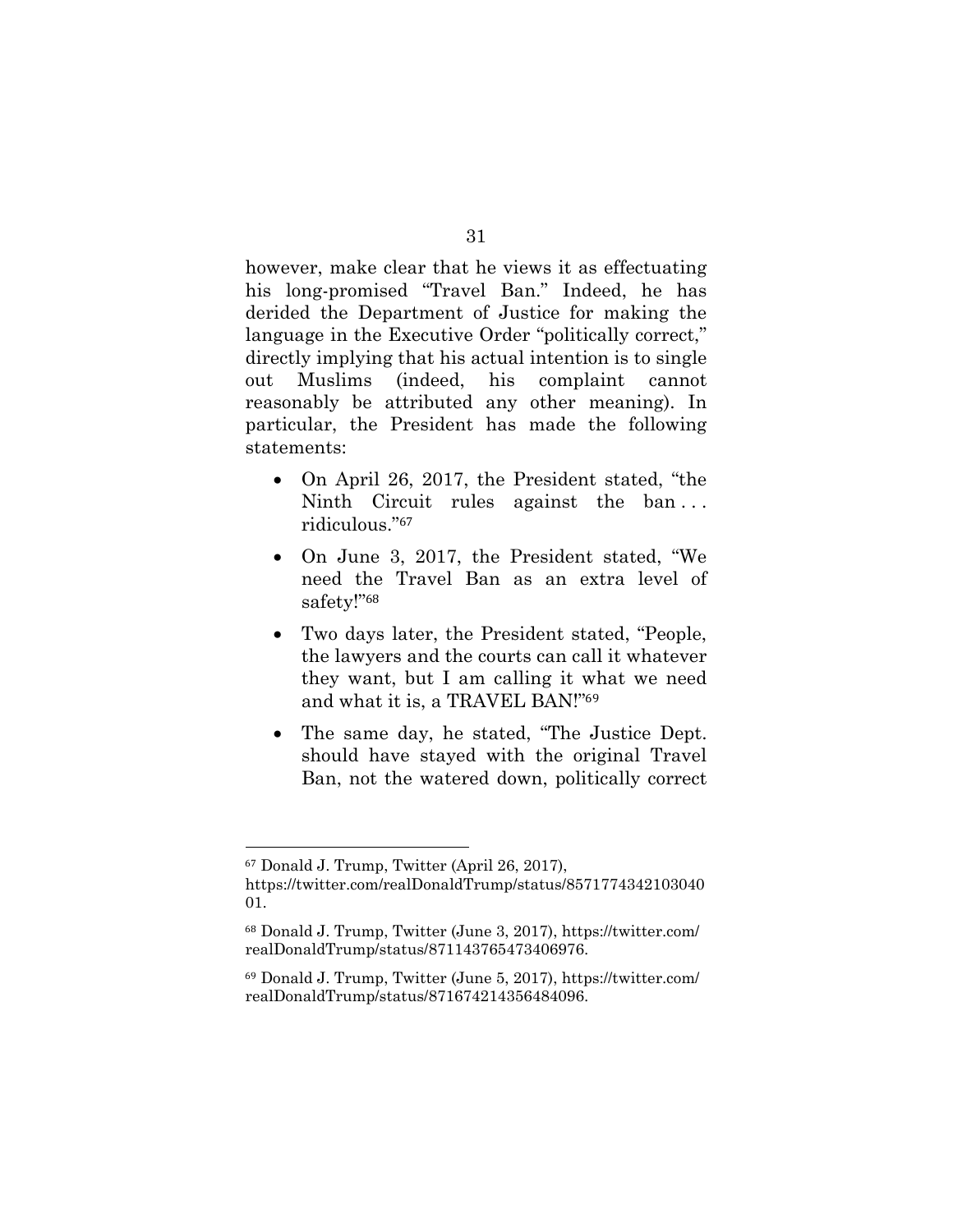version they submitted to S.C."70 He further stated, "we need a TRAVEL BAN . . . not some politically correct term that won't help us protect our people."<sup>71</sup>

• One week later, on June 13, 2017, he wrote: "the 9th Circuit did it again - Ruled against the TRAVEL BAN."<sup>72</sup>

Despite being updated daily, the President's website continued to call for a "total and complete shutdown of Muslims entering the United States" when he issued his initial Executive Order, his revised Executive Order, and for long after. Notwithstanding repeated notification,73 the President continued to call for a total and complete ban on Muslims from the U.S. until May 8, 2017, when the Acting Solicitor General was questioned about it by the Fourth Circuit.74

<sup>70</sup> Donald J. Trump, Twitter (June 5, 2017), https://twitter.com/ realDonaldTrump/status/871675245043888128.

<sup>71</sup> Donald J. Trump, Twitter (June 5, 2017), https://twitter.com/ realDonaldTrump/status/871899511525961728

<sup>72</sup> Donald J. Trump, Twitter (June 13, 2017), https://twitter.com/realDonaldTrump/status/8745781596766658 57.

<sup>73</sup> *See, e.g.*, Complaint at 7, *Hawai'i v. Trump*, 1:17-cv-00050 (D. Haw. Feb. 3, 2017); Amended Complaint at 8, *Hawai'i v. Trump*, 1:17-cv-00050 (D. Haw. Mar. 7, 2017).

<sup>74</sup> Cristian Farias, *Trump's 'Muslim Ban' Pledge Scrubbed From Website Just As Judges Ask About It*, Huffington Post (May 9, 2017), http://www.huffingtonpost.com/entry/trump-muslim-banpledge-website\_us\_591204dfe4b050bdca5ff6c1; Press Release, Trump-Pence, *Donald J. Trump Statement on Preventing*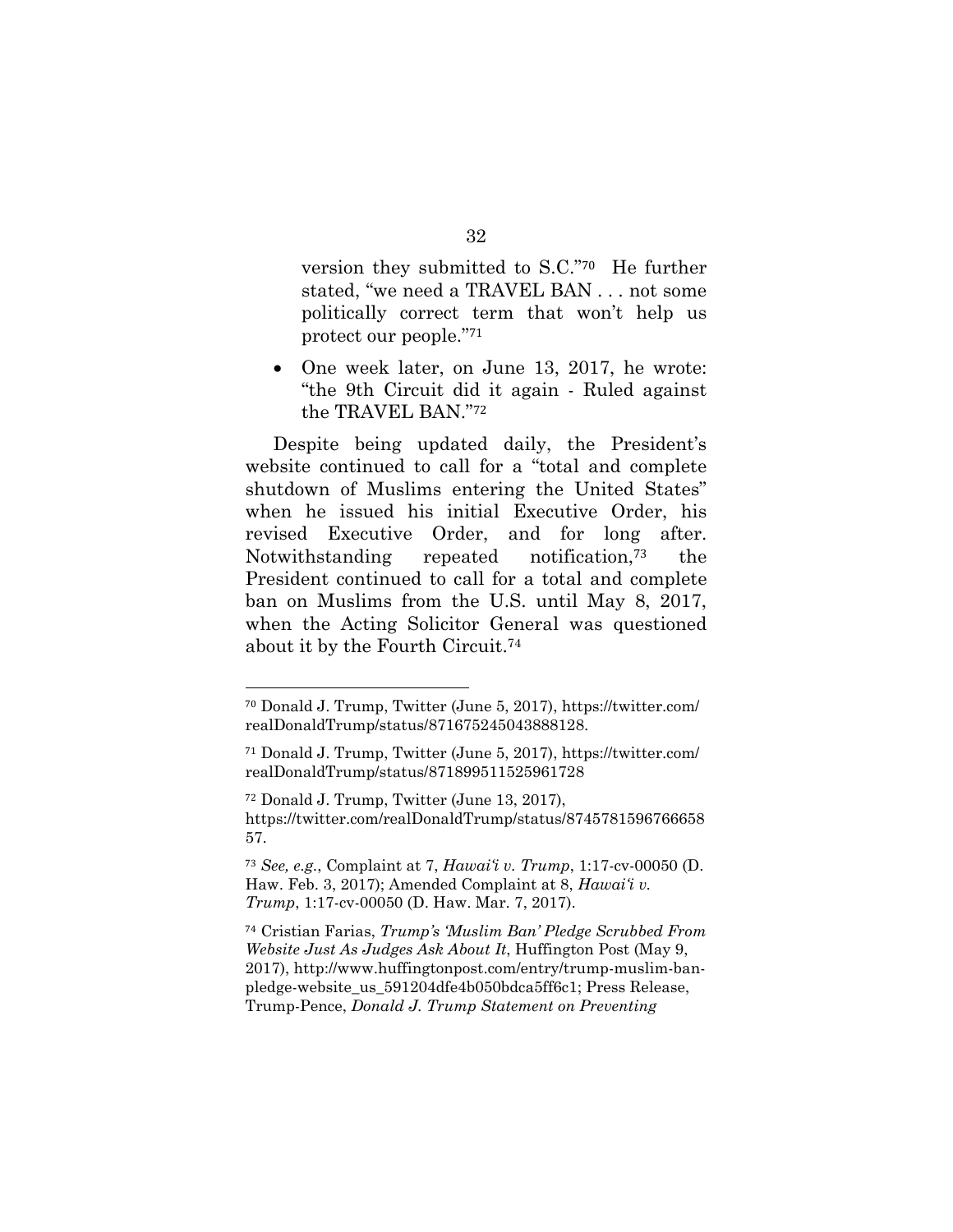Most recently, on August 17, 2017, the President again promoted the same anti-Muslim propaganda he repeated while campaigning, that General Pershing was able to eradicate terrorism by murdering captured Muslims with bullets soaked in pigs' blood. *See supra* Part I.A.2. In the immediate wake of a terror attack in Barcelona, he stated, "Study what General Pershing of the United States did to terrorists when caught. There was no more Radical Islamic Terror for 35 years!"<sup>75</sup>

# **II. This Court's Failure To Intervene Would Be A Serious Abdication Of The Judicial Role.**

The above factual record makes clear that the President's decision to target people from six Muslim-majority countries is intended to effectuate his longstanding and reaffirmed (let alone never disavowed) pledge to restrict the entry of Muslim people. Discrimination against a protected class, such as religion, on the basis of such overt animus is the most obvious and fundamental abuse of government authority that the Establishment and Equal Protection Clauses exist to protect. *See, e.g.*, *Vill. of Arlington Heights v. Metro. Hous. Dev. Corp.*, 429 U.S. 252, 265-66 (1977) ("When there is a proof that a discriminatory purpose has been a motivating

*Muslim Immigration* (Dec. 7, 2015), https://web.archive.org/ web/20170508054010/https://www.donaldjtrump.com/pressreleases/donald-j.-trump-statement-on-preventing-muslimimmigration (Internet Archive record on May 8, 2017).

<sup>75</sup> Donald J. Trump, Twitter (Aug. 17, 2017), https://twitter.com/ realDonaldTrump/status/898254409511129088.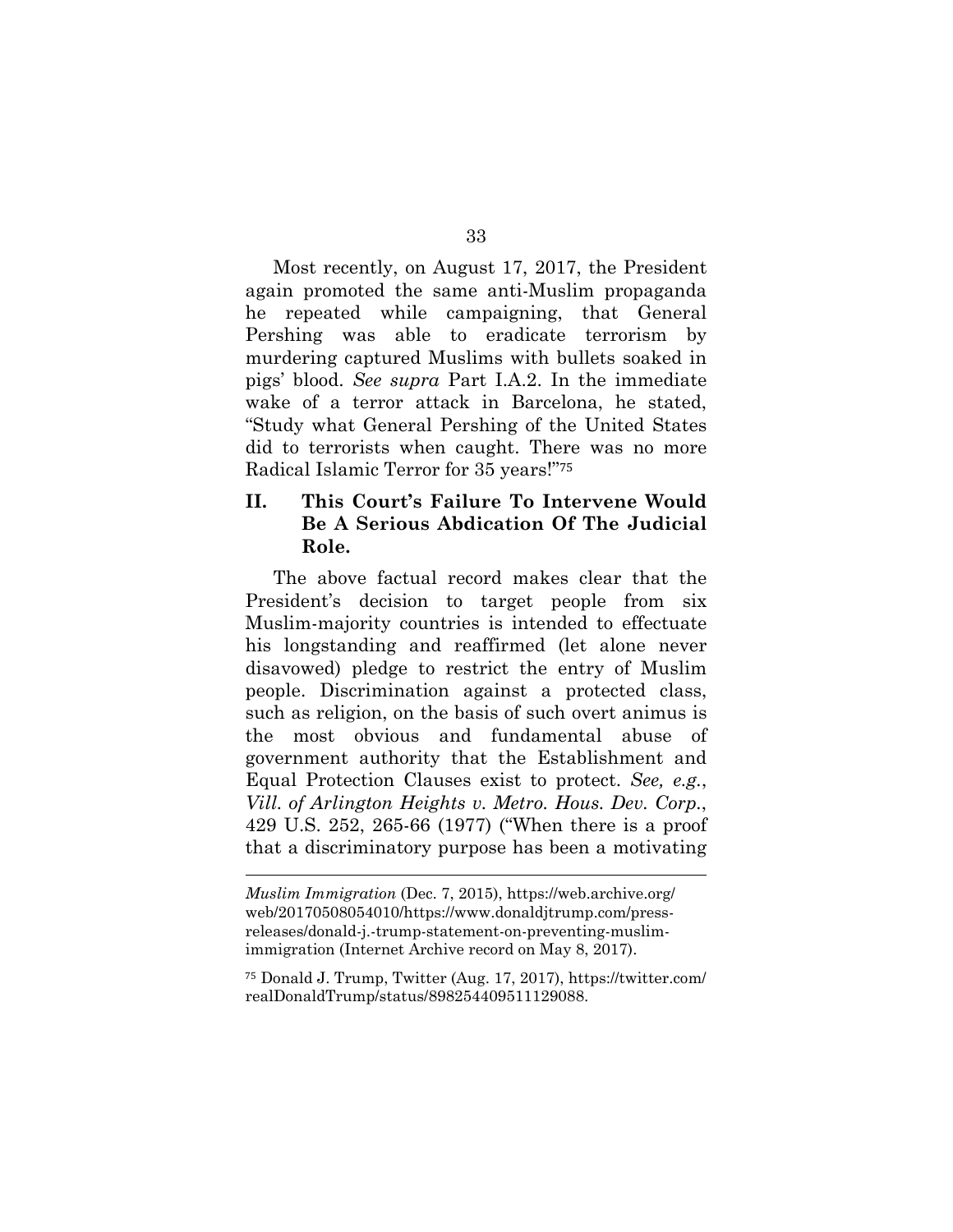factor in the decision, . . . judicial deference is no longer justified.").

The government argues that regardless of whether the President is, in fact, using his power to oppress Muslims, the Court must defer to the Order's facial purpose and the Executive's broad authority over matters relating to immigration. *See* Pet. Br. at 62-66. Not so. It is the Court's duty to protect discrete and insular minority communities, *United States v. Carolene Products Co.*, 304 U.S. 144, 152 n.4 (1938), and to prevent the exercise of Executive power to "harm a politically unpopular group," *United States v. Windsor*, 133 S. Ct. 2675, 2693 (2013) (citation omitted). Moreover, this Court has recognized that courts have a duty to enforce the Constitution even when the Executive claims national security concerns. *Boumediene v. Bush*, 553 U.S. 723, 765 (2008) (the President does not "have the power to switch the Constitution on or off at will" by invoking national security); *Holder v. Humanitarian Law Project*, 561 U.S. 1, 34 (2010) ("Our precedents . . . make clear that concerns of national security and foreign relations do not warrant abdication of the judicial role."). Indeed, the importance of judicial intervention is at its highest in these circumstances. *See Hamdi v. Rumsfeld*, 542 U.S. 507, 545 (2004) (Souter, J., concurring in part, concurring in the judgment, and dissenting in part) ("In a government of separated powers, deciding finally on what is a reasonable degree of guaranteed liberty whether in peace or war (or some condition in between) is not well entrusted to the Executive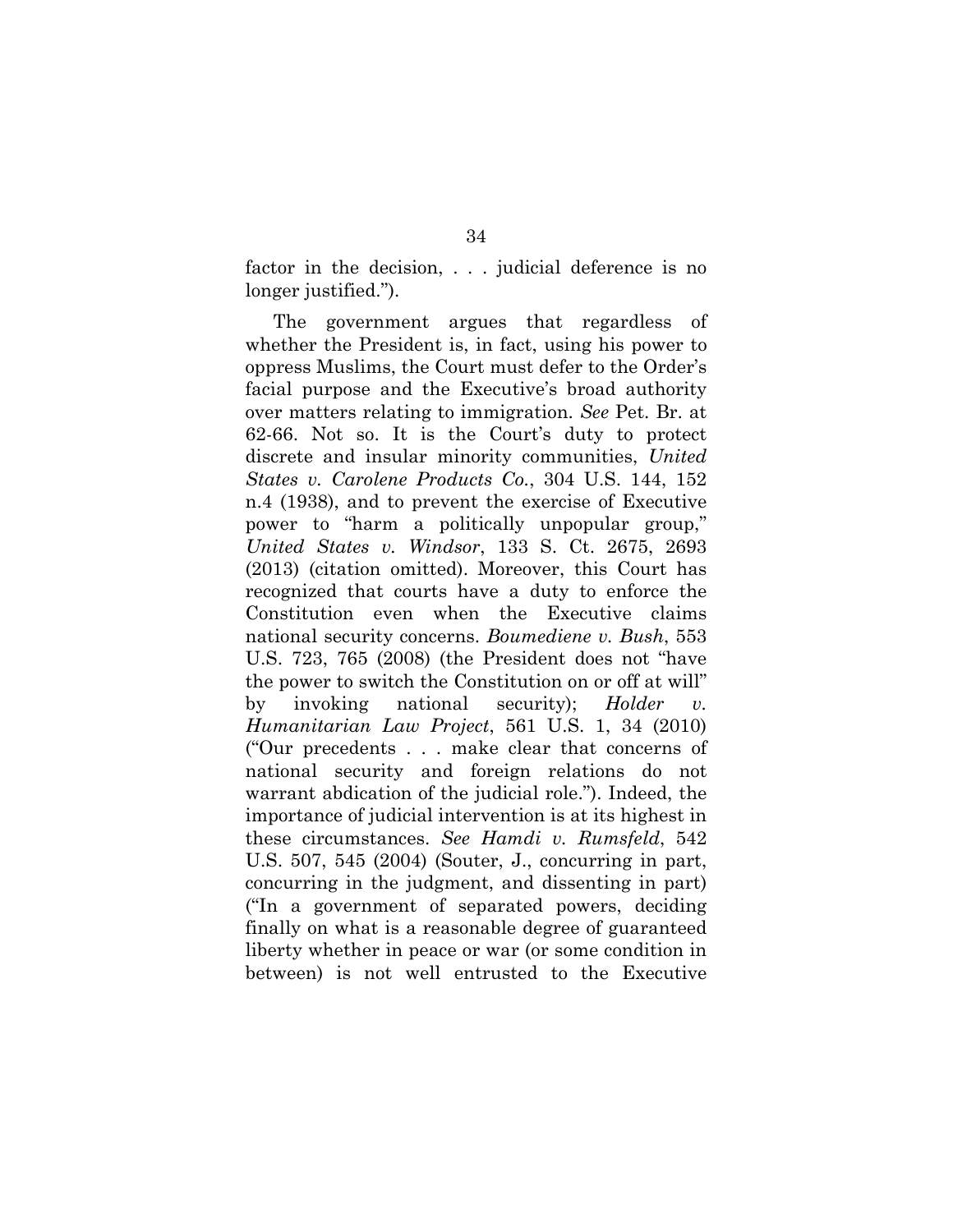Branch of Government, whose particular responsibility is to maintain security.").

The Government's argument is not novel. It is the same line of argument it used advanced 70 years ago to convince this Court to uphold the internment of Japanese Americans in *Korematsu*, now viewed as one of the most shameful decisions in American history. *See* Michael Stokes Paulsen, *The Constitution of Necessity*, 79 Notre Dame L. Rev. 1257, 1259 (2004) (Complete "judicial acquiescence or abdication" in the face of executive discretion "has a name. That name is Korematsu."); Jamal Greene, *The Anticanon*, 125 Harv. L. Rev. 379, 380 (2011) (*Korematsu* "embodies a set of propositions that all legitimate constitutional decisions must be prepared to refute").<sup>76</sup>

The MacArthur Justice Center urges the Court not to overlook the extensive record showing that Executive Order 13780 was motivated by animus

<sup>76</sup> Indeed, at oral argument the Ninth Circuit asked the Acting Solicitor General how the government would distinguish *Korematsu*. Despite having already defended Executive Order 13780 for months, he was unable to provide a single meaningful distinction, stating that he had not reviewed the details of *Korematsu* and offering only that if this case were *Korematsu*, "the United States would not be defending it." Oral Argument at 20:22 to 21:30, No. 17-15589 (9th Cir. Mar. 15, 2017), https://www.ca9.uscourts.gov/media/view\_video.php? pk\_vid=0000011579. The United States did, of course, defend the reprehensible order in *Korematsu*. Its months-long defense of this Order without meaningfully considering whether it is advocating the same disgraceful end should give this Court great pause.